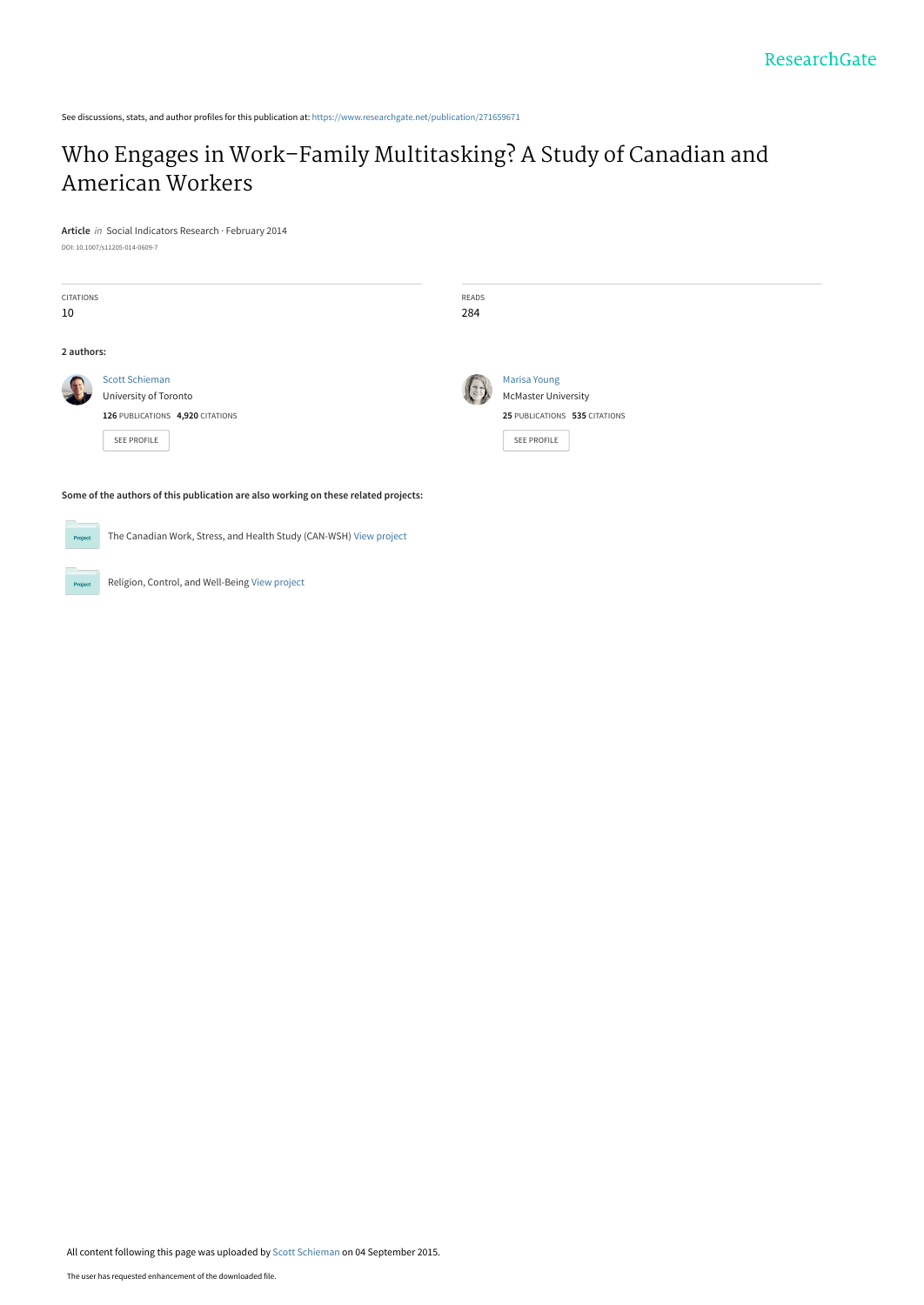## Who Engages in Work–Family Multitasking? A Study of Canadian and American Workers

Scott Schieman • Marisa Young

Accepted: 22 March 2014 ! Springer Science+Business Media Dordrecht 2014

Abstract This study examines the determinants of work–family multitasking using data from two large national surveys of workers—the 2011 Canadian Work, Stress, and Health Study and the 2002 National Study of the Changing Workforce. We find that the following groups—in both surveys—engage in frequent multitasking: (1) individuals with higher education and income; (2) executives and professionals, business owners, the selfemployed, and supervisors; (3) those who work at home or some place other than away from home at a fixed location; and (4) those who work long hours, a second job, have job pressure, and receive more work-related contact outside regular work hours, and have more challenging work. Collectively, our findings elaborate on the determinants of multitasking—underscoring the differential and sometimes-unexpected influences of socioeconomic status, job-related demands, resources. Most importantly, our results suggest a remarkable degree of similarity in both the patterns among the determinants and their interrelationships among Canadian and American workers.

Keywords Multitasking Work–family interface · Job demands-resources model · Flexible work arrangements · Work–family conflict

### 1 Introduction

How often do you try to work on job tasks and home tasks at the same time while you are at home? The answers to this straightforward question about "work–family multitasking" provide insights into one of the key sources of stress in everyday life—and their

S. Schieman  $(\boxtimes)$ 

Department of Sociology, University of Toronto, 725 Spadina Avenue, Toronto, ON M5S 2J4, Canada e-mail: scott.schieman@utoronto.ca

M. Young

Department of Sociology, McMaster University, 1280 Main Street West, Hamilton, ON L8S 4M4, Canada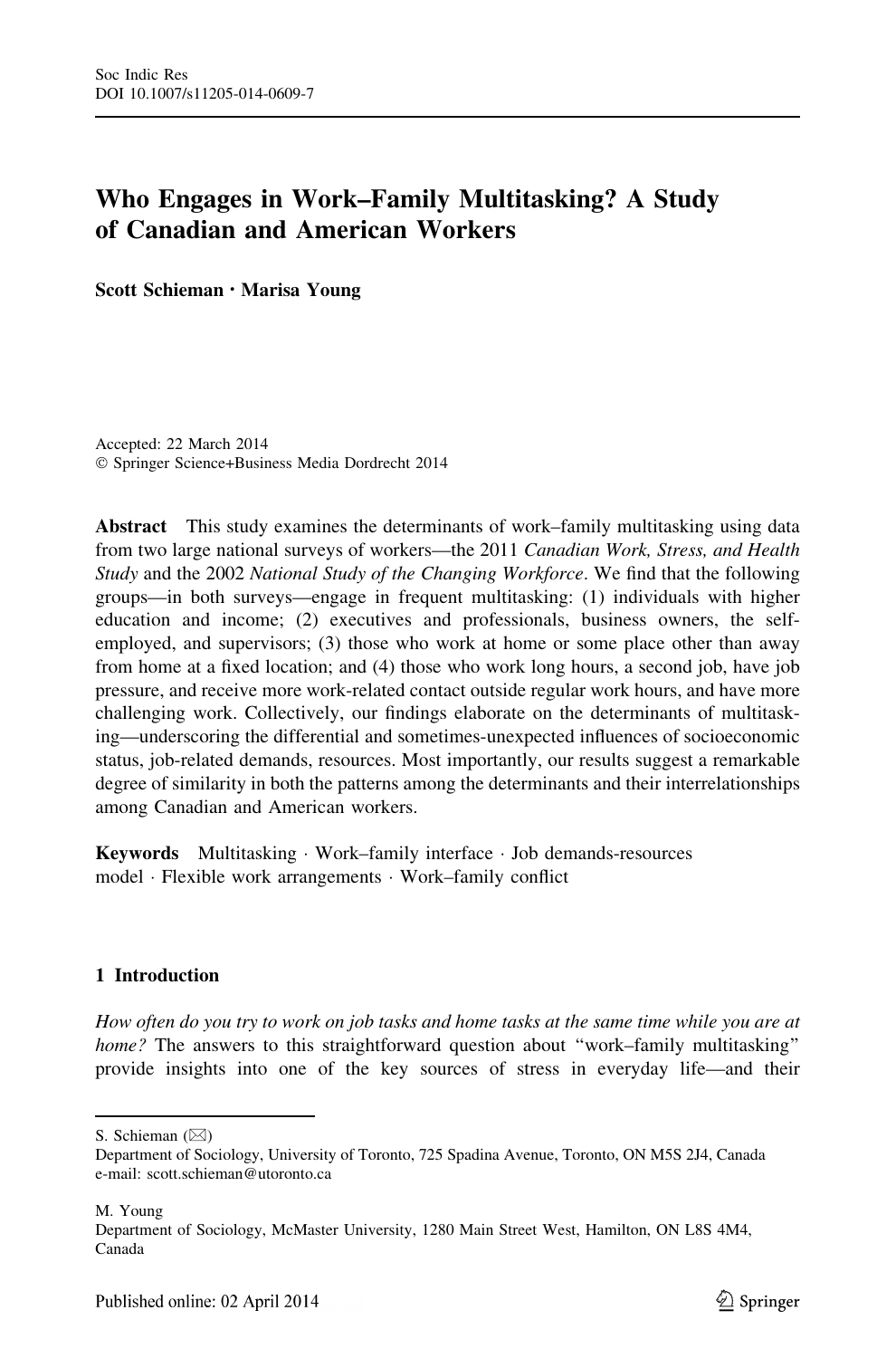connections to key social roles. Broadly defined, multitasking entails the simultaneous engagement in multiple activities or the often-hurried vacillation between them (Spink et al. [2008](#page-27-0)). Offer and Schneider [\(2011](#page-26-0)) observe that multitasking ''allows individuals to squeeze in more tasks and get more things done within a limited amount of time'' (p. 810). Some research conceptualizes multitasking in more general terms as involving the combination of a variety of activities like work, housework, childcare, personal care, or transportation (e.g., Offer and Schneider  $2011:815$  $2011:815$ ). In other instances, multitasking is more specifically linked to the simultaneous engagement of work- and family-related activities—while in the home sphere (e.g., Schieman and Young [2010a](#page-27-0); Voydanoff [2007](#page-27-0)).

In an era of growing pressures faced by many workers, a high degree of multitasking is a significant sign of the times. For example, a 2007 survey found that 33 percent of American workers ''sometimes'' or ''frequently'' engage in multitasking (Schieman and Young [2010a](#page-27-0), [b\)](#page-27-0). Increasingly, workers attempt to blend and blur the border between work and family (Ashforth et al. [2000;](#page-23-0) Blair-Loy [2003](#page-24-0); Hochschild [1997](#page-25-0); Jacobs and Gerson [2004\)](#page-25-0). While most probably strive for some degree of ''work–family balance'' (Clark [2000\)](#page-24-0), role-blurring activities like multitasking present unique challenges to those efforts—especially when strains between work and family roles emerge (Glavin and Schieman [2012](#page-24-0); Schieman and Young [2010a\)](#page-27-0). Multitasking can cause problems in the work–family interface—especially when it detracts from attention and energy for family roles, such as childcare, marital relations, and household demands (Voydanoff [2007](#page-27-0)). Research demonstrates that multitasking can have both positive and negative consequences for role functioning, especially conflict between work and family domains (Arendell [2001;](#page-23-0) Bianchi et al. [2006;](#page-24-0) Glavin and Schieman [2012;](#page-24-0) Lyness et al. [2012;](#page-25-0) Offer and Schneider [2011;](#page-26-0) Sayer [2007a](#page-26-0), [b;](#page-26-0) Voydanoff [2005\)](#page-27-0).

Given the potential personal and social consequences of work–family multitasking, it is essential to address a more fundamental issue: Who engages in work–family multitasking? To answer this question, we analyze data from two national surveys of workers— the 2011 Canadian Work, Stress, and Health Study ( $N = 5,809$ ) and the 2002 National Study of the *Changing Workforce* ( $N = 3,484$ ). Our main objective is to document the ways that the following factors might influence the likelihood of frequent work–family multitasking: (1) social statuses; (2) employment type; (3) work location and schedule; and (4) job-related demands and resources. We also document and describe the net and indirect influences among these factors. As we will describe below, the patterns and interrelationships observed in both the Canadian and American data are remarkably similar.

### 2 Work–Family Multitasking

#### 2.1 Theoretical Perspectives

Border Theory offers a set of concepts and ideas to guide theorizing and hypotheses about the determinants of multitasking (Ashforth et al. [2000](#page-23-0); Clark [2000](#page-24-0); Nippert-Eng [1996;](#page-26-0) Voydanoff [2005\)](#page-27-0). This theory suggests that the border between work and family is characterized along a continuum of complete segmentation to complete integration. In highly segmented contexts, the physical and temporal boundaries reflect distinctive domains structural arrangements that are akin to the ''separate spheres'' depiction of work and family, each with different sets of expectations and behaviors (Coontz [1992](#page-24-0)). At the other end of the continuum, high integration occurs when there is little distinction between work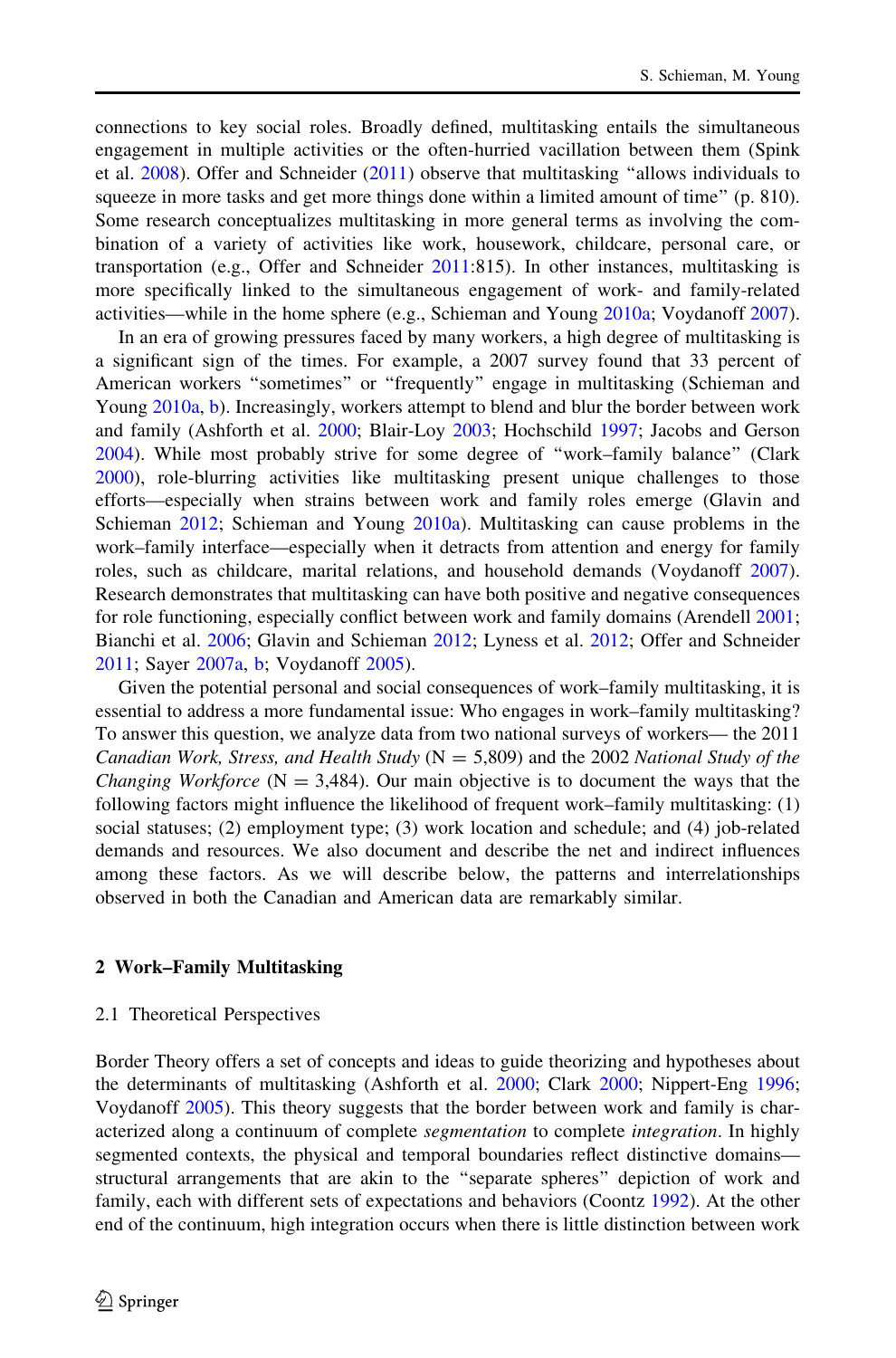and family roles, especially when and where these roles are enacted and engaged (Nippert-Eng [1996](#page-26-0)).

A general prediction from this view—the *role blurring hypothesis*—posits that the work and family conditions that predict greater integration should also increase role-blurring activities like multitasking (Glavin and Schieman [2012](#page-24-0)). The question becomes: What factors contribute to greater integration? Border Theory identifies *flexibility* and *perme*ability as two key influences. "Flexibility" refers to the degree that one's work tasks and responsibilities can be accomplished outside the usual physical and temporal parameters of the workplace—that is, ''the extent to which a border may contract or expand, depending on the demands of one domain or the other'' (Clark [2000,](#page-24-0) p. 757). Similarly, ''permeability'' entails ''the degree to which a role allows one to be physically located in the role's domain but psychologically and/or behaviorally involved in another role'' (Ashforth et al. [2000,](#page-23-0) p. 474). Although flexibility and permeability often ease transitions between roles, they may also loosen the work–family boundary in ways that facilitate role-blurring activities like multitasking (Clark [2000;](#page-24-0) Hill et al. [1996;](#page-25-0) Olson-Buchanan and Boswell [2006\)](#page-26-0). Stated formally, the role-blurring hypothesis predicts more frequent multitasking activities among individuals whose experience reflects greater integration, and among those whose work–family border is more flexible and permeable.

With these ideas as a backdrop for the general role-blurring thesis, we sharpen our hypotheses by focusing on a specific constellation of work conditions. To do so, we integrate ideas from the job demands-resources (JD-R) model alongside Border Theory's emphasis on the relevance of flexibility and permeability to develop specific hypotheses about the relationship between work conditions and multitasking (Bakker and Demerouti [2007\)](#page-23-0). These work conditions are organized around demands and resources. According to Bakker and Geurts ([2004,](#page-23-0) p. 348):

''Job demands refer to those physical, psychosocial, or organizational aspects of the job that require sustained physical and/or mental effort and are, therefore, associated with certain physiological and/or psychological costs… Job resources refer to those physical, psychosocial, or organizational aspects of the job that may be functional in meeting task requirements (i.e., job demands) and may thus reduce the associated physiological and/or psychological costs—and at the same time stimulate personal growth and development.''

Based on this definition, the following sections first describe hypotheses that specify how job demands and resources might influence exposure to work–family multitasking. Then, we identify additional hypotheses about the ways that social statuses—especially socioeconomic status (SES)—might shape job-related demands and resources in ways that contribute to frequent multitasking.

#### 2.2 The Demand Hypothesis

The basic prediction of the *demand hypothesis* is that several distinct but interrelated job demands—job pressure, long work hours, and work contact (defined below)—should be associated with frequent multitasking. In the vast literature on work and stress, job pressure is the quintessential demand (Diestel and Schmidt [2009;](#page-24-0) Kristensen et al. [2004](#page-25-0)). This originates from early emphases on workers being required to engage in face-paced and intense activities while navigating time constraints (Karasek [1979](#page-25-0); Karasek and Theorell [1990\)](#page-25-0). Themes typically involved the quantity of work, the time to complete it, and the perceptions of its associated pressures. In the present study, workers who report high levels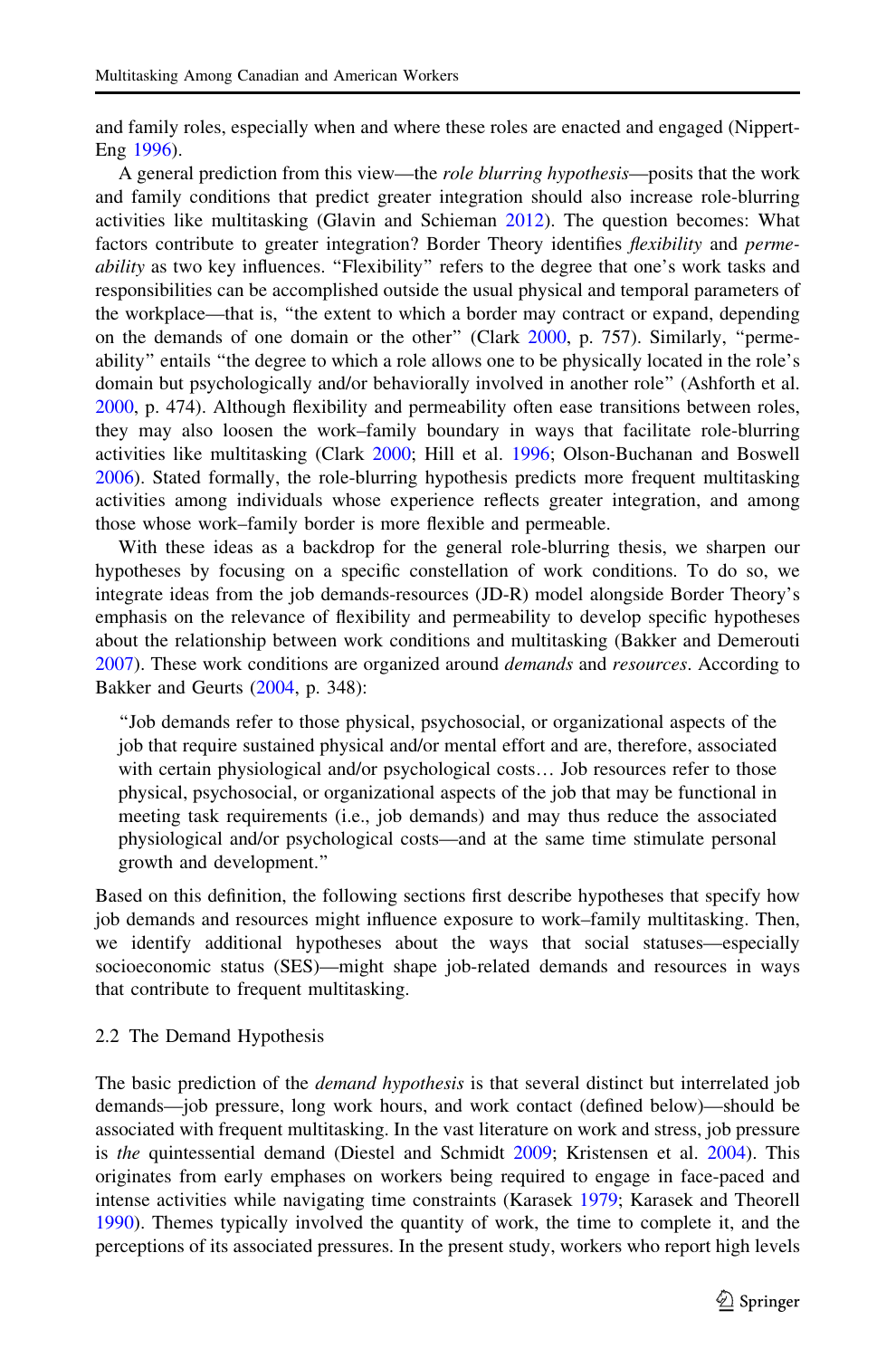of job pressure experience being overwhelmed by the amount of work they have to do; they must work on too many tasks at the same time; the demands of their job exceed the time they have to do the work. Moreover, feeling a ''time squeeze'' and pressure correspond with longer work hours (Mattingly and Sayer [2006](#page-25-0); Roxburgh [2002;](#page-26-0) Schieman [2013](#page-26-0)). In the present study, we assess ''long work hours'' as (1) working 50 or more hours per week at a main job and (2) working at least 10 h per week a second job. Taken together, we hypothesize that job pressure and the time pressures associated with long work hours foster role integration and permeability; in turn, such conditions should contribute to work– family multitasking (Schieman and Young [2010a](#page-27-0), [b](#page-27-0); Voydanoff [2007](#page-27-0); Wharton and Blair-Loy [2006](#page-27-0)).

Alongside overwork and time pressures, we identify a third condition that Voydanoff ([2007\)](#page-27-0) labels a ''boundary–spanning demand''—the frequency that workers send and receive work-related communications outside of regular work hours (for shorthand, ''work contact''). The proliferation of communication technologies has facilitated the ways that work may be completed "any time and any place" (Chesley [2005\)](#page-24-0)—factors that are directly relevant for integration and permeability. Perhaps more than any other job demand, work contact may increase the fluidity of borders and promote the risk of engaging in work tasks simultaneously with other activities (at home). While some research suggests work contact has positive and negative consequences for individuals (Gajendran and Harrison [2007\)](#page-24-0), others emphasize its association with greater work–family multitasking and conflict (Glavin and Schieman [2012](#page-24-0); Schieman and Glavin [2008;](#page-26-0) Schieman and Young [2010a](#page-27-0), [b](#page-27-0); Voydanoff [2007](#page-27-0)). We extend this prior research by assessing the ways that work contact is associated with multitasking independently of other jobrelated demands.

#### 2.3 The Resource Hypothesis

Proponents of the JD-R model assert the following: ''Job resources reduce job demands and the associated physiological and psychological costs'' (Bakker and Demerouti [2007](#page-23-0), p. 312; also see Bakker and Geurts [2004;](#page-23-0) van der Doef and Maes [1999](#page-27-0)). We propose the resource hypothesis to directly test the first part of this proposition: If job resources do—in practice—"reduce job demands," then each job resource should be associated with less multitasking. This view derives from earlier ideas about the benefits of job control, which involves the extent that a worker controls the activities, timing, and pace of the work (Karasek [1979\)](#page-25-0). One mechanism that might link job control to less multitasking involves flexibility—a key precursor to "work–life balance" (Golden [2001;](#page-24-0) Mauno et al. [2006;](#page-25-0) MacEachen et al. [2008\)](#page-25-0). Voydanoff's [\(2005\)](#page-27-0) ''boundary-spanning resource'' concept is especially relevant for this hypothesis because it involves ''structural or psychosocial assets that may be used to facilitate performance, reduce demands, or generate additional resources, for example flexibility regarding when and where work activities are performed'' (p. 491).

In the present study, we evaluate three forms of job control that scholars have characterized as job-related resources: schedule control, job autonomy, and challenging work. Schedule control—the attribute most closely linked to the concept of temporal flexibility involves the capacity to determine the start and end times of one's own work schedule (Kelly and Moen [2007;](#page-25-0) Lyness et al. [2012\)](#page-25-0). Job autonomy involves the extent that individuals have the freedom to decide when, where, and how their work gets done (Tausig and Fenwick [2011\)](#page-27-0). While schedule control and autonomy align distinctly within the conventional view of ''job resources,'' challenging work also represents an aspect of control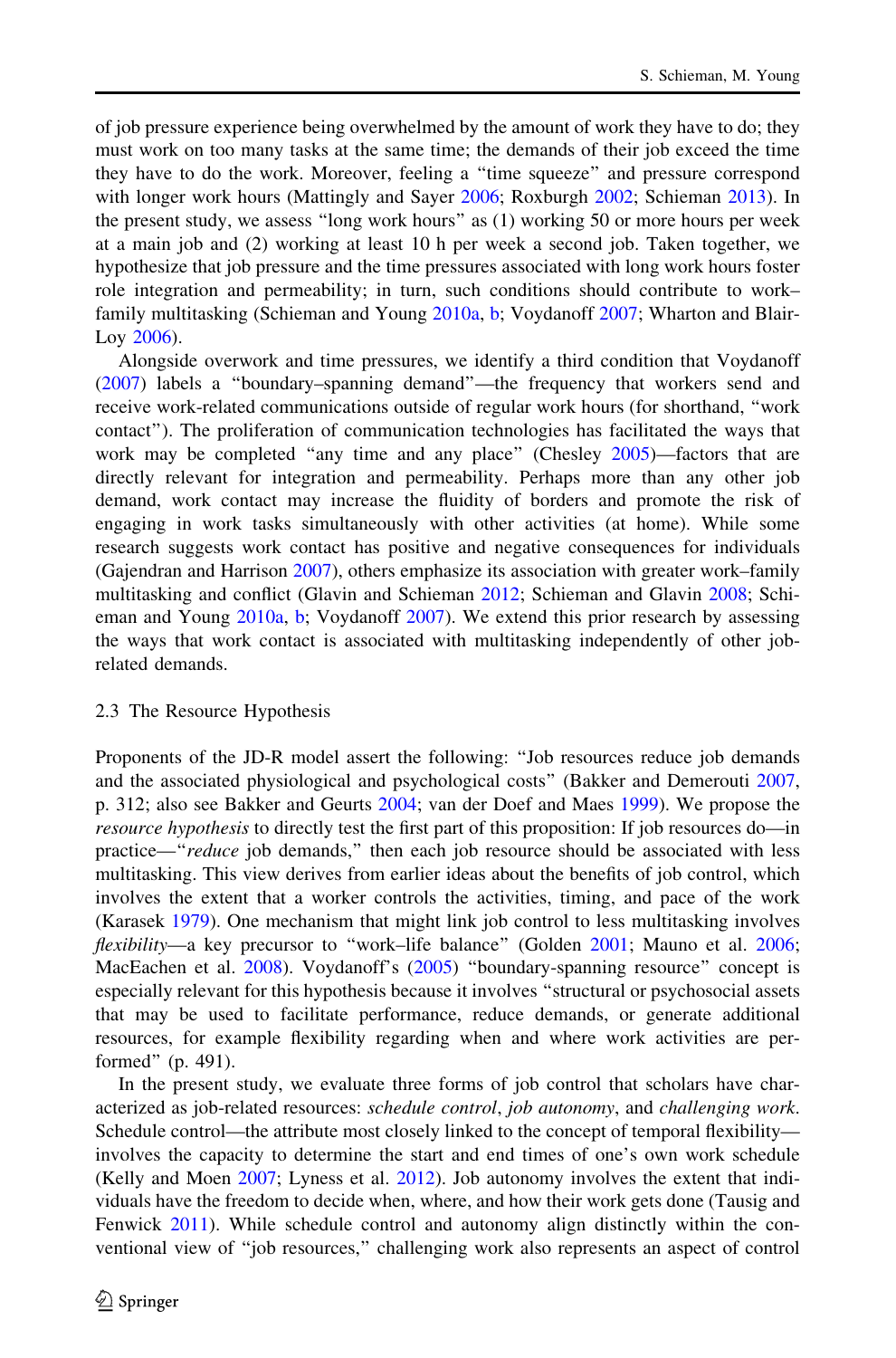that may influence multitasking. Challenging work involves the extent that workers are required to keep learning new things, engage in creative activities, use their skills and abilities, and handle a variety of tasks (Schieman [2013](#page-26-0)). This concept blends interrelated themes that researchers have referred to with a range of terms, including ''complexity,'' "skill variety," "nonroutine work," "creative work," "skill discretion" "learning possi-bilities," and "opportunities for professional development" (Bakker and Geurts [2004;](#page-23-0) Bakker et al. [2010](#page-23-0); Hackman and Oldham [1975;](#page-25-0) Karasek [1979](#page-25-0); Mirowsky and Ross [2003](#page-26-0)). The concept of challenging work parallels the influential job demand-control (JD-C) model's "decision latitude," which underscores the *skill discretion* and *creativity* required on the job (Karasek and Theorell [1990\)](#page-25-0). According to Voydanoff ([2007\)](#page-27-0), work conditions that foster creativity, skill enhancement and utilization, and problem solving represent resources that help workers navigate stress in the work–family interface. Collectively, we view these ideas of the resource hypothesis through the lens of an exposure argument; it predicts that each of the three job resources should independently be associated with less frequent multitasking.

#### 2.4 Considering an Additional Perspective: The Stress of Higher Status

While the JD-R model and border theory provide a rationale for the demand and resource hypotheses, we also consider an emerging theoretical perspective—the ''stress of higher status''—in an effort to elaborate further on these processes and their consequences (Schieman et al. [2006;](#page-26-0) Schieman and Glavin [2008;](#page-26-0) Schieman, Milkie, and Glavin [2009](#page-26-0)). One of its central tenets is that people who occupy higher statuses in the workplace—as experienced in the nature of activities and responsibilities—tend to be exposed to more job demands like longer work hours, greater job pressures, and more work contact. However, its second proposition flips the resource hypothesis by proposing that some job resources might tend to function more like demands—this is particularly evident for ''flexibility'' and its link to integration, permeability, and increased role blurring. Stated more formally, the stress of higher status hypothesis predicts that some higher status positions or job attributes create the conditions that foster more multitasking.

Some prior evidence provides preliminary support for the stress of higher status view. Among large samples of American workers, for example, schedule control and job autonomy have been linked to more frequent multitasking (Schieman and Young [2010a](#page-27-0), b; Voydanoff [2005\)](#page-27-0). Similarly, studies document that greater authority is associated positively with job demands (e.g., longer hours, more pressures) that, in turn, elevate the risk for stress in the work–family interface (Bakker et al. [2010;](#page-23-0) Brett and Stroh [2003](#page-24-0); Maume and Bellas [2001](#page-25-0); Mirowsky and Ross [2003;](#page-26-0) Schieman and Reid [2008](#page-26-0); Schieman [2013](#page-26-0)). Likewise, challenging work has been overtly characterized as both a job resource (Valcour [2007\)](#page-27-0) and a job demand (Grotto and Lyness [2010](#page-25-0); Hackman and Oldham [1980](#page-25-0)). A core concern of assertions that depict this ''demand'' element focuses on the cognitive requirements (e.g., problem solving, decision making, creative thinking) in many contemporary jobs, especially among professionals (Morrison et al. [2005\)](#page-26-0). While there are advantages to challenging work (Mirowsky and Ross [2003\)](#page-26-0), challenging work is associated with 'downsides' like longer work hours, greater demands, and work intensification (Bakker et al. [2010;](#page-23-0) Maume and Purcell [2007](#page-25-0); Schieman [2013\)](#page-26-0). In light of these findings, we evaluate if some higher status positions and resources are associated with multitasking in ways that are predicted by the stress of higher status hypothesis. Such observations would challenge the characterization of ''resources'' and theoretical perspectives about their relevance for stress in the work–family interface.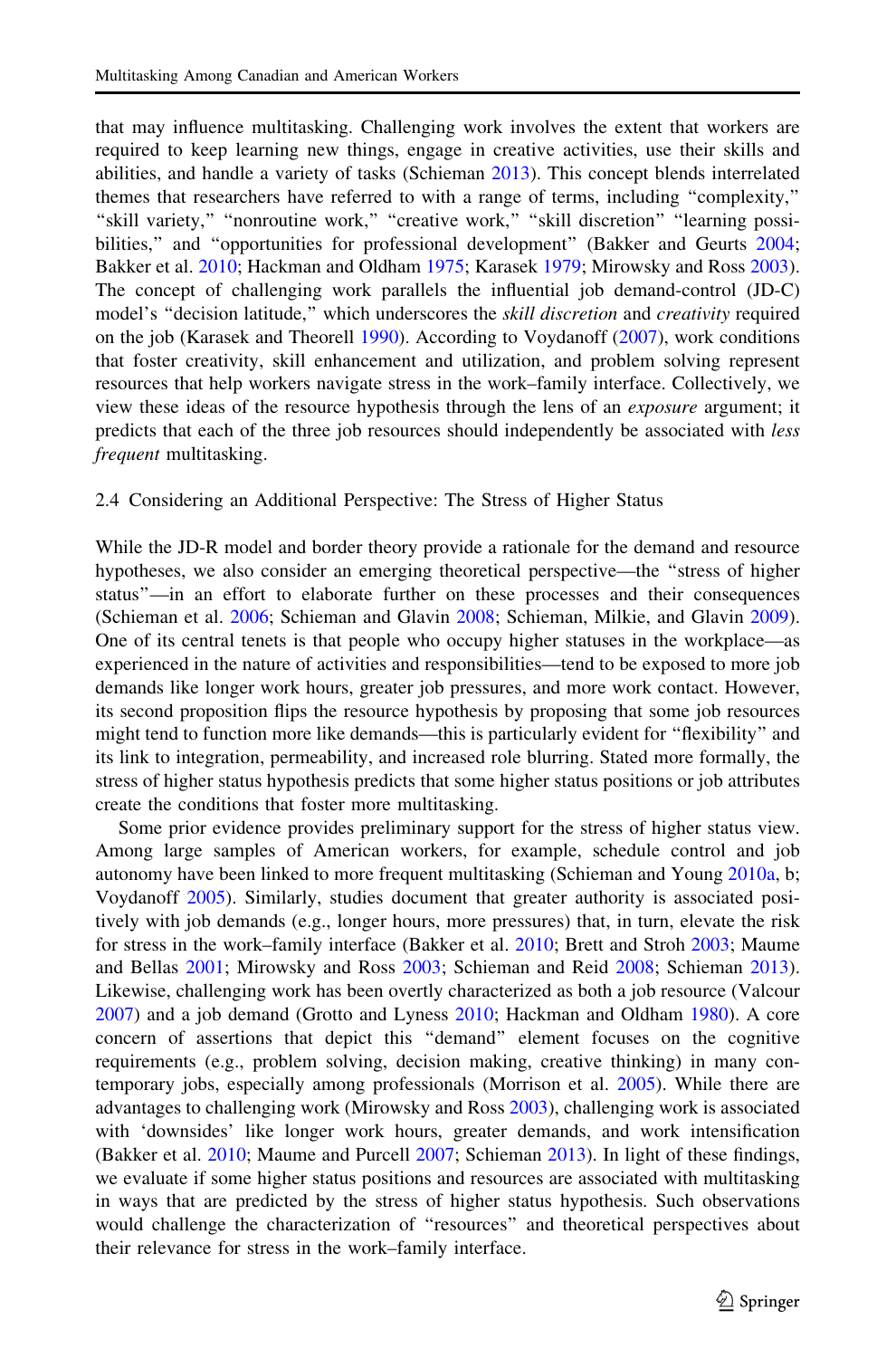#### 2.5 Potential Precursors of Demands and Resources and their Links to Multitasking

Having established a theoretical basis for the demands, resources, and stress of higher status hypotheses, we now turn our attention to the potential antecedents of the very conditions embedded within each. Here, we identify three likely influences: (1) social statuses; (2) employment type; and (3) work location and schedule. In the sections that follow, we contend that these conditions may influence the likelihood of multitasking because of the ways that they differentially expose individuals to the job-related demands and resources described above.

### 2.5.1 Social Statuses

Sociological research identifies core social statuses as antecedents to the role conditions that generate stressors or resources (Mirowsky [2013](#page-26-0)); among the most salient are gender, age, and marital, parental and socioeconomic statuses. First and foremost, gender is prominently featured in analyses of the work–family interface (Korabik et al. [2008;](#page-25-0) Steiber [2009\)](#page-27-0). One of the most relevant findings involves the differences between women and men in the frequency of (and reasons for) multitasking, with some evidence that mothers engage in it more frequently than fathers (Bianchi et al. [2006](#page-24-0); Bianchi and Wight [2010;](#page-24-0) Galinsky et al. [2005;](#page-24-0) Offer and Schneider [2011](#page-26-0)). Despite women's increasing participation in the paid labor force, there is evidence that—even when they are engaged in fewer actual hours of paid work—women continue to bear a disproportionate burden of the household physical and mental labor (Arendell [2001](#page-23-0); Bianchi et al. [2006](#page-24-0); Coltrane [2000;](#page-24-0) Craig and Bittman [2008](#page-24-0); Presser [1994](#page-26-0); Milkie and Peltola [1999;](#page-26-0) Zick and Bryant [1996](#page-27-0)). Moreover, women tend to be more likely than men to intermix both housework and childcare with other activities (Bianchi et al. [2006](#page-24-0); Craig [2006,](#page-24-0) [2007](#page-24-0); Ironmonger [2004;](#page-25-0) Lee and Waite [2005;](#page-25-0) Sayer [2007a](#page-26-0), [b\)](#page-26-0). The demands of parental responsibilities may be among the most salient influences on multitasking, especially given the extent of time and energy it often requires (Bianchi et al. [2006](#page-24-0); Moen and Yu [2000\)](#page-26-0). Within each of these demanding contexts, it is plausible to suspect that women have encountered a disproportionate share of the load and its impact because of processes associated with ''intensive parenting''—as parents seek to engage their children in highly active and engaging ways that promote development (Arendell [2001](#page-23-0); Hays [1996;](#page-25-0) Lareau [2003](#page-25-0); Nelson [2010\)](#page-26-0).

We also expect that age and socioeconomic status (SES) predict multitasking activities because of their links to work conditions. For example, older workers tend to occupy higher status positions, earn more income, and work longer hours—factors that have been linked to more frequent role blurring (Boswell and Olson-Buchanan [2007](#page-24-0); Duxbury et al. [2008;](#page-24-0) Glavin and Schieman [2012](#page-24-0); Schieman and Glavin [2008\)](#page-26-0). Likewise, one of the emerging patterns in research on the work–family interface involves greater work–family role blurring activities, interference, or conflict among individuals with higher levels of education or income (Hill et al. [2001](#page-25-0); Schieman and Glavin [2008,](#page-26-0) [2011;](#page-26-0) Schieman et al. [2009,](#page-26-0) [2006\)](#page-26-0). This is partly attributed to the nature of the job or the work conditions especially longer hours and more pressures among those with higher status (e.g., executives and professionals) and greater authority (Jacobs and Gerson [2004;](#page-25-0) Schieman [2013](#page-26-0)). Collectively, these points underscore the importance of accounting for each of these social statuses and demographic factors; we therefore include them to more accurately assess the net influences of work conditions. To reiterate, our primary objective is to evaluate the ways that work conditions are associated with multitasking *independently* of these statuses and demographics. As we detail below in our ''plan of analyses,'' our base model first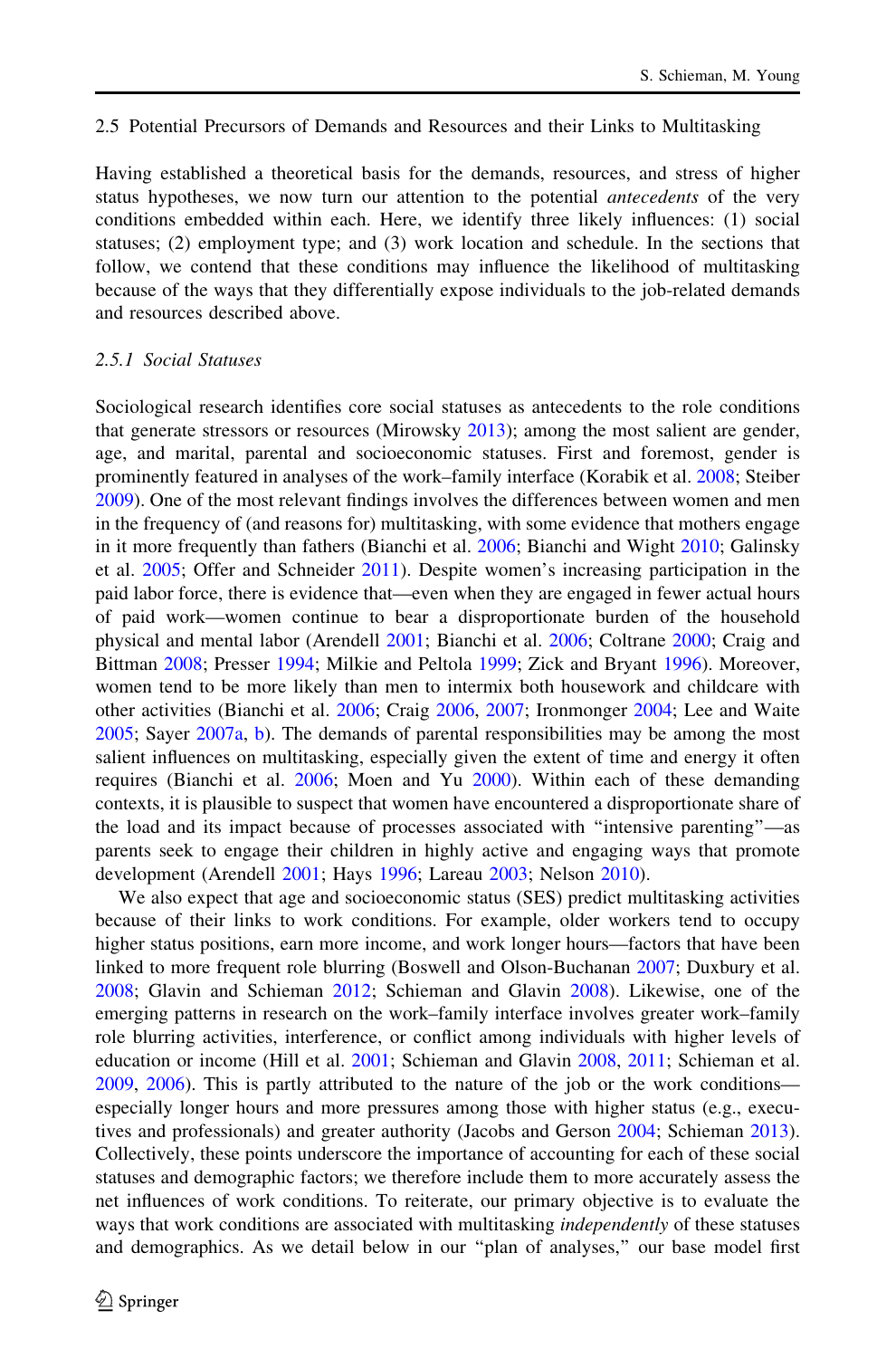establishes the basic patterns of multitasking across gender, age, marital, and parental status, and SES before assessing the impact of demands and resources.

### 2.5.2 Employment Type

As potential precursors to the job-related demands and resources, we evaluate the relevance of conditions that are somewhat more representative of structural features of work. The first set includes comparisons between individuals in higher status occupations (e.g., executive or professional versus technical, service, sales, administrative, or production), wage and salaried employees who work for someone else versus business owners who employ others or independent self-employed workers who do not employ anyone. In addition, having greater authority at work includes supervisory control over others' activities (Carayon and Zijlstra [1999;](#page-24-0) Elliott and Smith [2004](#page-24-0)). Smith [\(2002](#page-27-0)) explicitly describes authority as a ''highly coveted workplace resource'' (p. 511), a characterization that is partly due to its positive link with other conditions such as autonomy, schedule control, pay, and advancement (Kalleberg [2011](#page-25-0); Reskin and Ross [1992\)](#page-26-0).

### 2.5.3 Work Location and Schedule

The second set includes work location (e.g., away from home at a fixed location versus at home or another work location) and schedule (e.g., a regular daytime shift versus a night, rotating/split, or flexible/variable shift). According to MacEachen et al. ([2008\)](#page-25-0), "modern flexible work is characterized by non-standard working hours, varied workspaces including the home and 'the road,' and flat organizational hierarchies that invite work autonomy and decision-making responsibility'' (pp. 1019–1029). These qualities share elements of ''flexibility'' and are often associated with other job-related resources in the JD-R model such as autonomy, decision-making responsibility, and variability in where and when work is performed (Baxter and Kroll-Smith [2005](#page-24-0)). While such arrangements undoubtedly overlap with other job-related resources, no studies (to our knowledge) have explicitly assessed their relevance for multitasking alongside other resources within the framework of the JD-R model. Some scholars have characterized flexible work shifts and variable work locations as "non-standard work" because such arrangements deviate from the "standard" employment of the full-time employee who works a regular daytime shift away from home at a fixed location (Kalleberg [2011](#page-25-0);Vosko [2000\)](#page-27-0). In this regard, it is plausible that ''flexible work'' might also reflect work that is considered demanding, insecure, or precarious, and, in turn, increases exposure and vulnerability to stressors at work and home (Craig and Powell [2011](#page-27-0); Kalleberg 2011; Mills and Täht [2010;](#page-26-0) Tausig and Fenwick 2011).

Taken together, the different ways of conceiving flexible work arrangements present complicated sets of predictions about their connections to multitasking and its consequences. On one hand, we might expect that flexible arrangements provide greater freedom, autonomy, and control that enables workers to limit the extent that work-related tasks permeate the family domain, thereby minimizing work–family multitasking (Golden [2001;](#page-24-0) Hill et al. [2011;](#page-25-0) MacEachen et al. [2008;](#page-25-0) Mauno et al. [2006;](#page-25-0) Redman et al. [2009](#page-26-0)). In this way, flexible arrangements may function in ways predicted by the resource hypothesis. Alternatively, however, the temporal and spatial parameters of work—attributes often associated with ''flexibility''—may be among the most important determinants of multitasking. That is, having flexible shifts and working at locations other than a central, fixed location might contribute to the perceived or actual need for more frequent multitasking (Darrah et al. [2007](#page-24-0); Medalia and Jacobs [2008;](#page-26-0) Schneider and Waite [2005\)](#page-27-0). From this view,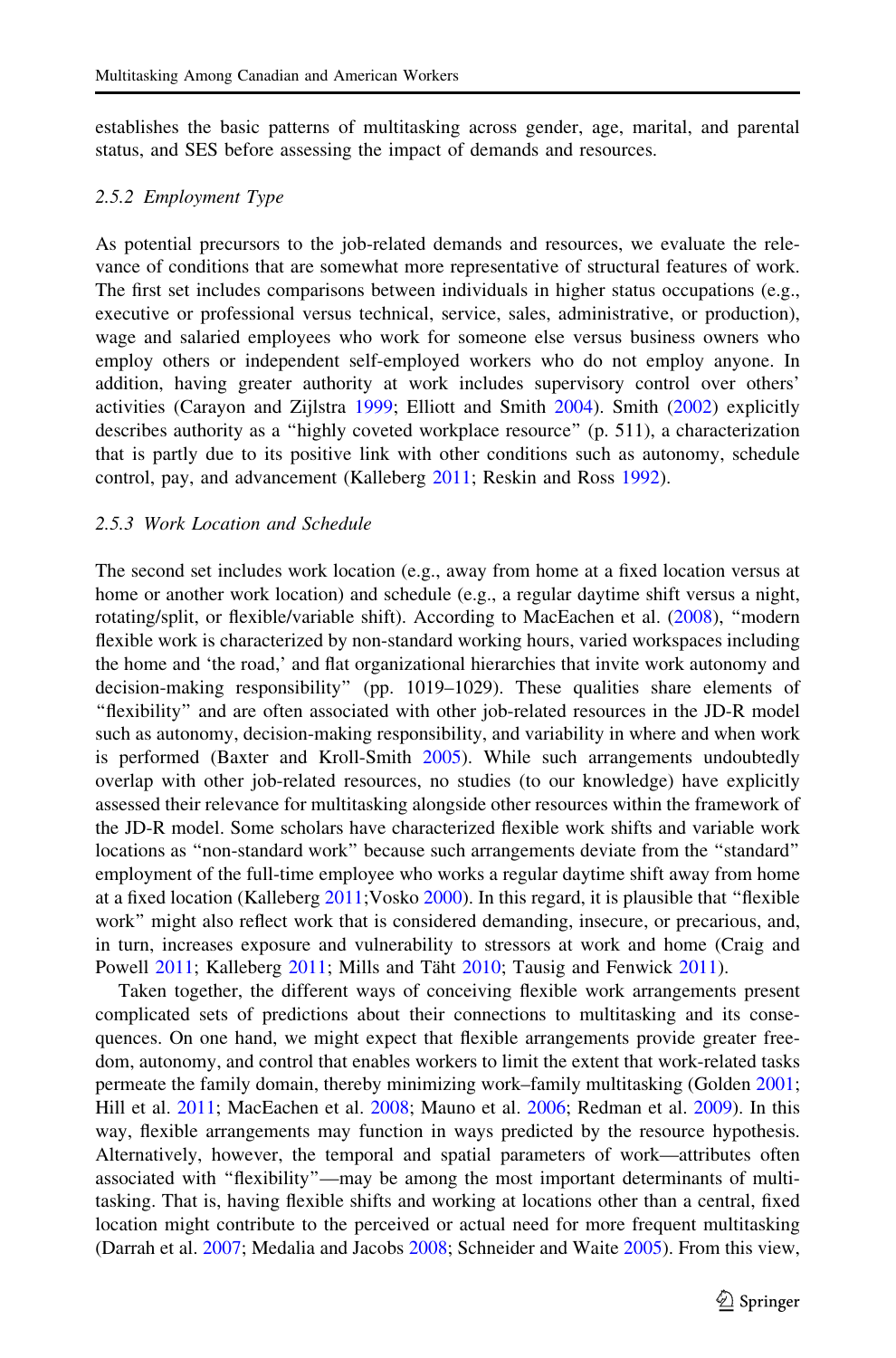flexible work arrangements should tend to function in a manner predicted by the demands hypothesis.

MacEachen et al. ([2008\)](#page-25-0) provide a rich qualitative account of the question of whether flexible work arrangements function more like resources or demands—or predict exposure to these conditions. Their research demonstrates the ways that managers have both favorable and unfavorable views of flexibility. While the 'upsides' reflect greater freedom and autonomy, the managers' discourse was filled with less positive characterizations and ultimately lead to the conclusion that ''flexibility in practice is double-edged, as its link with personal autonomy and freedom blurs boundaries between home and work and creates the conditions and possibility for unlimited work hours'' (p. 1023). Given the complicated nature of both work location and schedules, we evaluate if these conditions pattern exposure to demands and resources in ways that contribute to any observed associations between work location/schedule and frequent multitasking.

### 3 Methods

#### 3.1 Samples

To test the hypotheses outlined above, we analyze data from two sources: the 2011 Canadian Work Stress and Health study (CAN-WSH) and the 2002 National Study of the Changing Workforce (NSCW). The CAN-WSH study is a nationally representative sample of the Canadian labor force. Interviews were conducted by telephone between January and August 2011. To be eligible to participate in the study, individuals had to be: (1) residing in Canada; (2) 18 years of age or older; (3) currently working at a paid job or operated an income-producing business; (4) employed in the civilian labor force; and (5) live in a noninstitutional residence. In households with more than one eligible person, we used the ''next birthday'' method to randomly select a study participant. Generally, this method requires that if there is more than one eligible participant in the household, the person with the next closest birthday will be selected for the interview. Calls were made to a regionally stratified unclustered random probability sample generated by random-digit-dial methods. Interviews were conducted in English or French and averaged approximately 30–35 min. Study participants were offered a \$20 gift card for completing the interview. The final full sample was 6,004, with a response rate of approximately 40  $\%$ .<sup>1</sup> All analyses are weighted according to the most recent Canadian Census information on the gender, age, marital status, and education profile of the population. Based on this weight and exclusions of participants with missing values on focal measures, our analytical sample includes 5,809 cases.

The NSCW is a nationally representative sample of 3,504 individuals in the U.S. labor force. To be eligible to participate in the study, individuals had to be: (1) residing in the

<sup>&</sup>lt;sup>1</sup> Some readers might have concerns about the response rate. Although a potential problem associated with lower response rates is nonresponse bias in estimates (Babbie [2007\)](#page-23-0), recent research has challenged the link between response rates and nonresponse bias (see Groves [2006](#page-25-0); Curtin et al. [2000;](#page-24-0) Merkle and Edelman [2002\)](#page-26-0). Nevertheless, we address the possibility that results were unduly influenced by nonresponse bias. In order to do this, we compared results from unweighted and weighted analyses in which we weighted the sample based on a key set of demographic statuses (e.g., gender, age, marital status, education) from the 2006 Canadian Census. We found few differences between the weighted and unweighted results. Winship and Mare [\(1992](#page-27-0)) argue that controlling for characteristics on which individuals may be under- or oversampled adjusts for biases due to these characteristics; all of our analyses include a set of controls to adjust for this potentiality.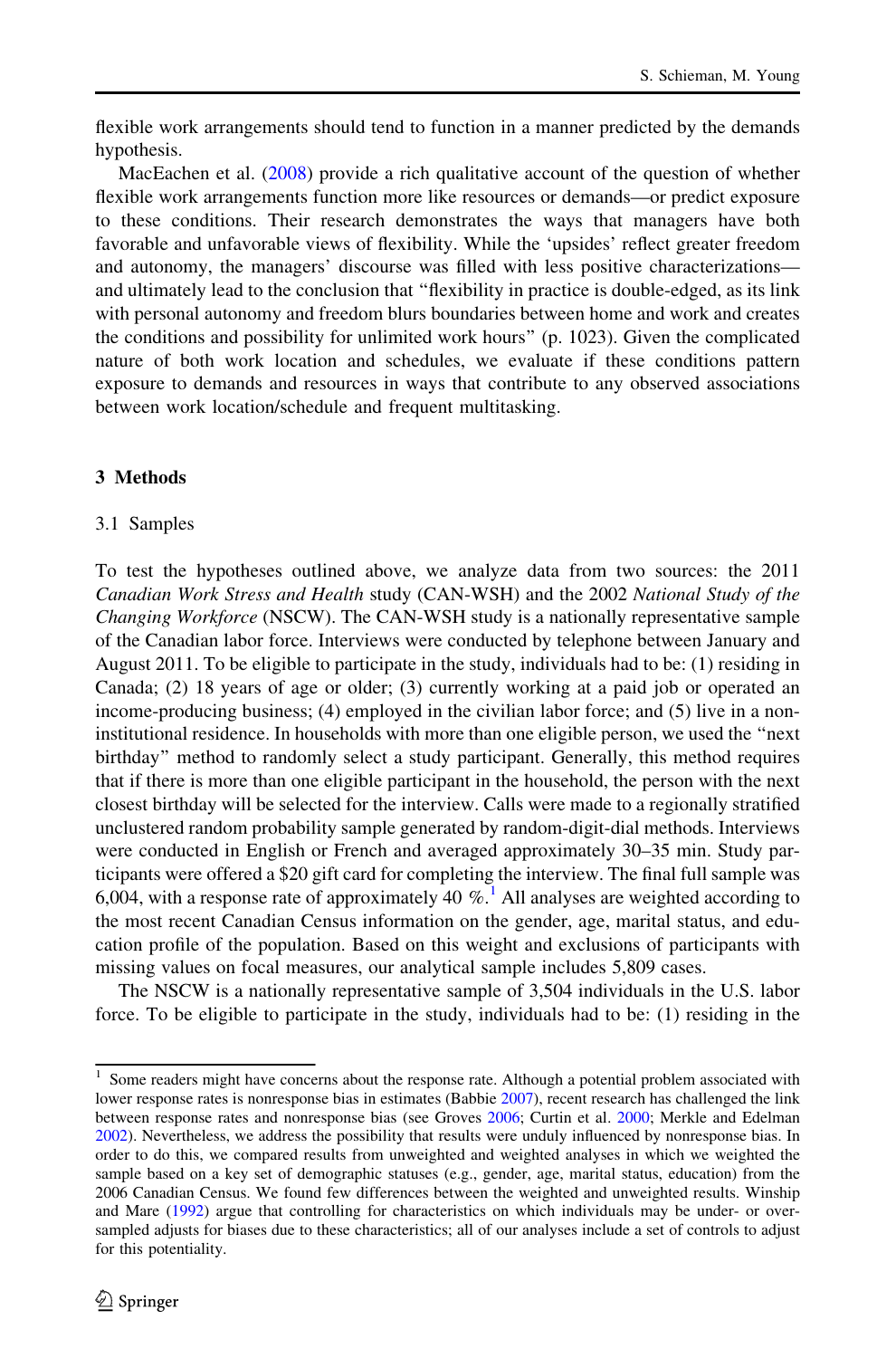contiguous 48 states; (2) 18 years of age or older; (3) currently working at a paid job or operated an income-producing business; (4) employed in the civilian labor force; and (5) live in a non-institutional residence. Study participants were interviewed by telephone between October 2002 and June 2003. Study participants were offered a \$25 cash honoraria for completing the interview. Calls were made to a regionally stratified unclustered random probability sample generated by random-digit-dial methods. A response rate of approximately 52 % of potentially eligible households yielded the full sample (see Bond et al. [2003\)](#page-24-0). All analyses are weighted by the number of eligibles in the respondents' households and then proportions in the March 2002 Current Population Survey for eligibles per household, eligible men and women, and eligibles with different educational levels. Based on this weight and exclusions of participants with missing values on focal measures, our analytical sample includes 3,484 individuals.

### 3.2 Measures

### 3.2.1 Work–Family Multitasking

In both the CAN-WSH and NSCW, information on work–family multitasking was gathered by asking study participants: ''How often do you try to work on job tasks and home tasks at the same time while you are at home?'' We coded ''never'' or ''rarely'' responses as 0 and "sometimes," "often," and "very often" as 1. While we acknowledge that multiple-item measures are ideal, it should be noted that the developers of the 2002 NSCW specifically designed this single item to assess multitasking. Moreover, analyses that have since used this single-item measure have appeared in recently published research on the work–family interface (Schieman and Young [2010a](#page-27-0); Voydanoff [2005](#page-27-0), [2007](#page-27-0); see Schneider [2009,](#page-27-0) for a review of work–family measures).

### 3.2.2 Gender

We use dummy codes for men  $(0)$  and women  $(1)$ .

### 3.2.3 Age

Age is coded in years.

### 3.2.4 Married

Individuals who are married or living with a partner are coded 1, all others 0.

### 3.2.5 Children at Home

We include the number of children younger than age 18 living at home.

### 3.2.6 Education

Education contrasts "high school or GED" with "less than high school," "associate/2-year degree," "some college, no degree earned," "4-year university degree," or "graduate or professional degree (MA/Ph.D.)''.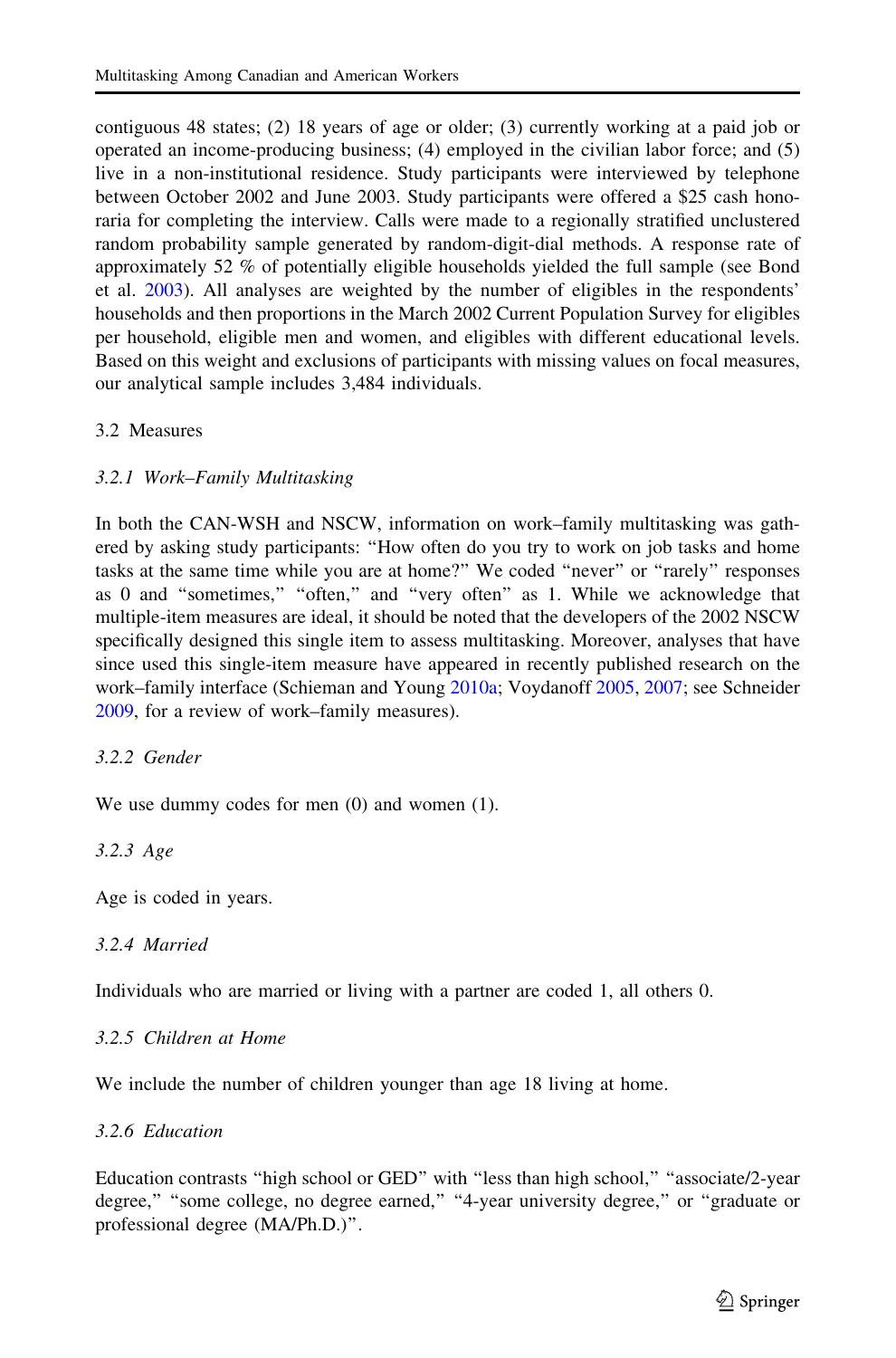### 3.2.7 Personal Income

One item assesses personal earnings in the previous year from all sources with the following categories: "\$25,000 or less," "\$25,001 to \$50,000," "\$50,001 to \$75,000," ''\$75,001 to \$100,000,'' ''\$100,001 or more.'' We use \$25,001 to \$50,000 as the reference group.

### 3.2.8 Employment Type

To assess whether or not the participant is in a higher status occupation, the following question was asked: ''What kind of work do you do? That is, what is your occupation?'' Using the open-ended information provided, we coded higher status occupation (''executive'' or ''professional'') with a category that combines all others (''technical,'' ''service,'' "sales," "administrative" and "production"). We also compare individuals who are "wage and salaried employees who work for someone else'' with two other groups: ''business owners who employ others'' and ''independent self-employed workers who do not employ anyone.'' To assess supervisor status, we also compare individuals who reported that they supervise other workers as part of their job (coded  $1 =$  "supervisor") with those who do not supervise others (coded 0).

### 3.2.9 Work Location/Schedule

We assess individuals' work location by contrasting those who ''work mainly away from home at a fixed location'' (the reference category) with individuals who work ''mainly at home" or "mainly at various client or customer locations, on the road, or some other location." To measure work schedule, we contrast those with "a regular daytime shift" (the reference category) with the following other options: ''night or evening shift,'' ''rotating or split shift,'' ''flexible or variable schedule with no set hours (e.g., on call),'' or some other shift that is not specified in these other options.

### 3.2.10 Long Work Hours

We compare individuals who work 50 hours or more per week (coded 1) with all others (coded 0).

### 3.2.11 Second Job

We compare individuals who work at least 10 hours in a second job (coded 1) with those who do not (coded 0).

### 3.2.12 Job Pressure

In the CAN-WSH, three items ask about the frequency in the past 3 months of the following: "Felt overwhelmed by how much you had to do at work?" "Have to work on too many tasks at the same time?" "The demands of your job exceeded the time you have to do the work?" Response choices are coded: "never" (1), "rarely" (2), "sometimes" (3), "often" (4), and "very often" (5). We averaged the items to create the index; higher scores indicate more job pressure ( $\alpha = .85$ ). These items are similar to those used in other previously published research on related themes like ''pressure,'' ''work-load,'' or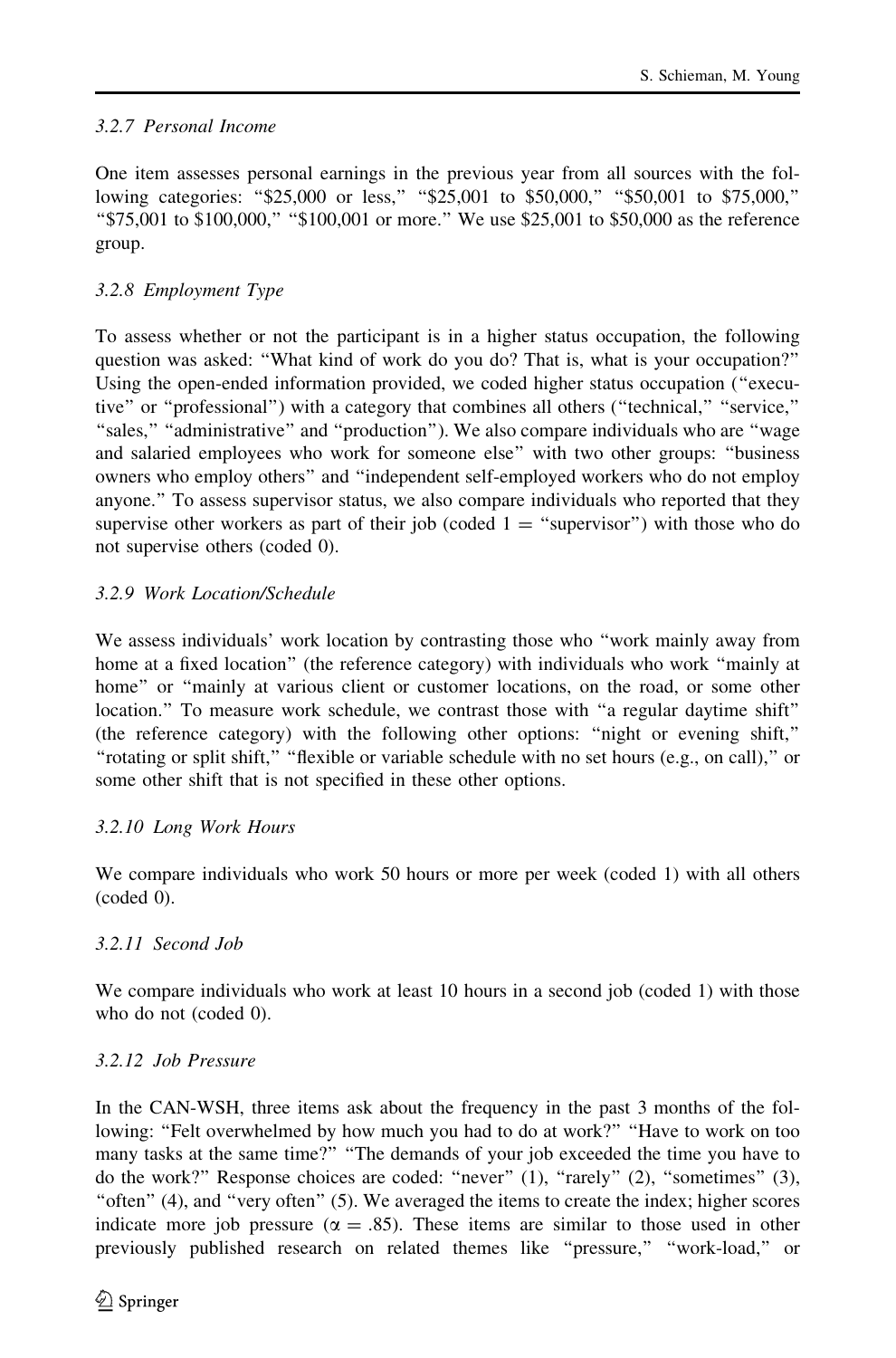"quantitative demands" (Carayon and Zijlstra [1999](#page-24-0); Härmä [2006;](#page-25-0) Kristensen et al. [2004;](#page-25-0) van den Broeck et al. [2010\)](#page-27-0). Similarly, in the NSCW, participants were asked the following three items about their main job: ''How often have you felt overwhelmed by how much you had to do at work in the past three months?" "During a typical workweek, how often do you have to work on too many tasks at the same time?'' ''I never seem to have enough time to get everything done on my job.'' Response choices for the first two items are coded: "never" (1), "rarely" (2), "sometimes" (3), "often" (4), and "very often" (5). Response choices for the third item are coded: ''strongly disagree'' (1), ''somewhat disagree'' (2), ''somewhat agree'' (3), ''strongly agree'' (4). We standardized the items because of the different response choices and averaged the items to create the index; higher scores indicate more pressure ( $\alpha = .73$ ).

### 3.2.13 Work Contact

In the CAN-WSH, the frequency of work contact is based on responses to three items: ''How often were you called about work-related matters when you were not at work?'' ''How often did you read job-related email or text messages when you were not at work?'' ''How often did you contact people about work-related matters when you were not at work?'' Participants were asked to consider the occurrence of these activities during the past 3 months: "never" (1), "rarely" (2), "sometimes" (3), "often" (4), and "very often" (5). Responses are averaged to create the index; higher scores indicate more contact ( $\alpha = .78$ ). In the NSCW, one item assesses the frequency that individuals are contacted for work-related reasons outside of normal work hours: ''How often do coworkers, supervisors, managers, customers, or clients contact you about work-related matters outside normal work hours? Include telephone, cell phone, beeper and pager calls, as well as faxes and e-mail that you have to respond to.'' Response choices are "never" (1), "occasionally" (2), "fairly regularly but less than once a week" (3), "once a week"  $(4)$ , "several times a week"  $(5)$ , "once a day"  $(6)$ , "several times a day"  $(7)$ , and "many times a day" (8).

### 3.2.14 Schedule Control

In both the CAN-WSH and NSCW, the following question asked participants: ''How much control do you have in scheduling your work hours?'' Response choices are coded: ''none''  $(1)$ , "very little"  $(2)$ , "some"  $(3)$ , "a lot"  $(4)$ , and "complete control"  $(5)$ .

#### 3.2.15 Job Autonomy

In both the CAN-WSH and NSCW, three items ask the extent that study participants agree or disagree with the following statements: ''I have the freedom to decide what I do on my job," "It is basically my own responsibility to decide how my job gets done," and "I have a lot of say about what happens on my job'' (see Grotto and Lyness [2010](#page-25-0); Thompson and Prottas [2006\)](#page-27-0). Response choices are coded "strongly disagree" (1), "somewhat disagree" (2), ''somewhat agree'' (3), and ''strongly agree'' (4). We averaged responses to create the job autonomy index; higher scores reflect more autonomy (CAN-WSH,  $\alpha = .78$ ; NSCW,  $\alpha = .72$ ).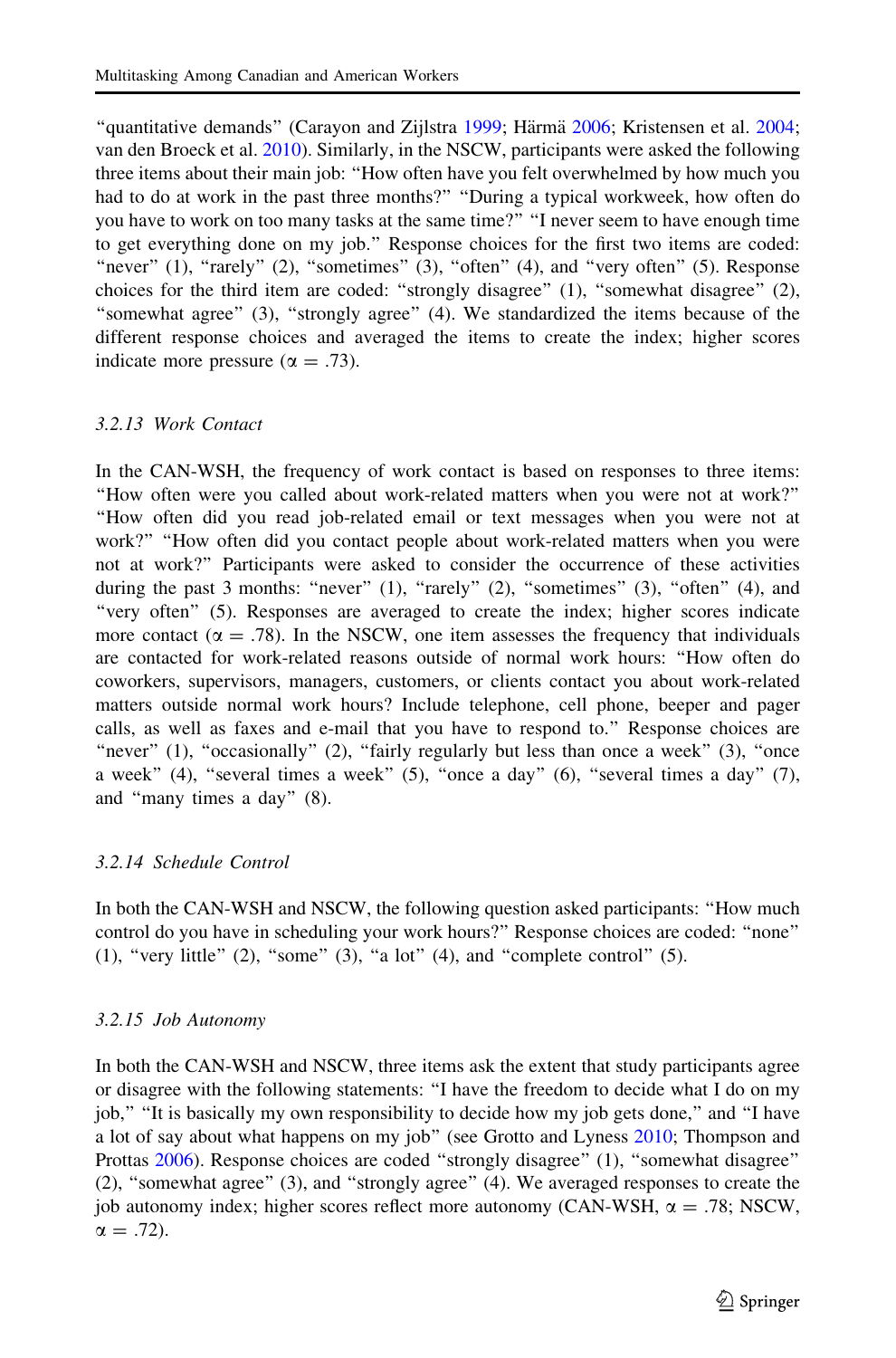### 3.2.16 Challenging Work

In the CAN-WSH and NSCW, five items measure challenging work. The first four items are identical in the two surveys: ''My job requires that I keep learning new things,'' ''My job requires that I be creative,'' ''My job lets me use my skills and abilities,'' and ''The work I do on my job is meaningful to me.'' The fifth item is ''My job requires that I do the same things over and over again'' in the NSCW and ''I get to do a lot of different things on my job'' in the CAN-WSH. Response choices are coded: ''strongly disagree'' (1), "somewhat disagree" (2), "somewhat agree" (3), and "strongly agree" (4). We averaged responses to create the index; higher scores reflect more challenging work (CAN-WSH,  $\alpha = .78$ ; NSCW,  $\alpha = .67$ ). Collectively, these items blend interrelated themes that have been referred to as "creative work," "nonroutine work," "skill utilization," "learning possibilities,'' or ''opportunities for professional development'' (Bakker and Geurts [2004;](#page-23-0) Bakker et al. [2010,](#page-23-0) [2003](#page-23-0); Hackman and Oldham [1975](#page-25-0); Mirowsky and Ross [2003](#page-26-0); Schi-eman and Young [2010b\)](#page-27-0).

### 3.3 Plan of Analyses

Because our dependent variable is dichotomous, we use logistic regression for analyses. First, model 1 in Table [1](#page-13-0) tests the base model for social status and demographic variables (gender, age, married, children, education, and income). Subsequent models separately include the following sets of variables: (2) employment type and work location/schedule; (3) job-related demands (pressure, long hours, second job, work contact); (4) job-related resources (schedule control, autonomy, and challenging work); (5) all sets of variables simultaneously. We test these models first using the CAN-WSH data and then assess if they replicate in the NSCW. The progressive adjustments in these models mirror the logic described by Mirowsky [\(2013](#page-26-0)). Our decision to enter variables in these particular sets is motivated by an interest in their independent contributions to multitasking as well as their net influences after having accounted for the others. This analytical approach can help explain previously observed associations or reveal suppressed effects in which coefficients change direction or become stronger (Mirowsky [2013](#page-26-0); Schieman [2010](#page-26-0)). Table [1](#page-13-0) provides descriptive statistics for all study variables in both samples.

### 4 Results

4.1 Findings from the Canadian Work, Stress, and Health Study

The base model (1) indicates that, among the social status and demographics, only the number of children, education, and income are significantly associated with a greater likelihood of frequent multitasking. Relative to those with a high school degree (the reference group), individuals in the two highest education categories are more likely to report frequent multitasking. Likewise, individuals in the three highest income brackets report a greater likelihood of multitasking compared to those earning between \$25,000 and \$50,000 (the reference group). The darker bars in Figs. [1](#page-14-0) and [2](#page-14-0) illustrate the predicted probabilities of frequent multitasking across levels of education and income prior to the inclusion of other conditions in subsequent models.

Model 2 shows that executives and professionals are significantly more likely to multitask compared to those in other occupation categories (e.g., sales, service). Similarly,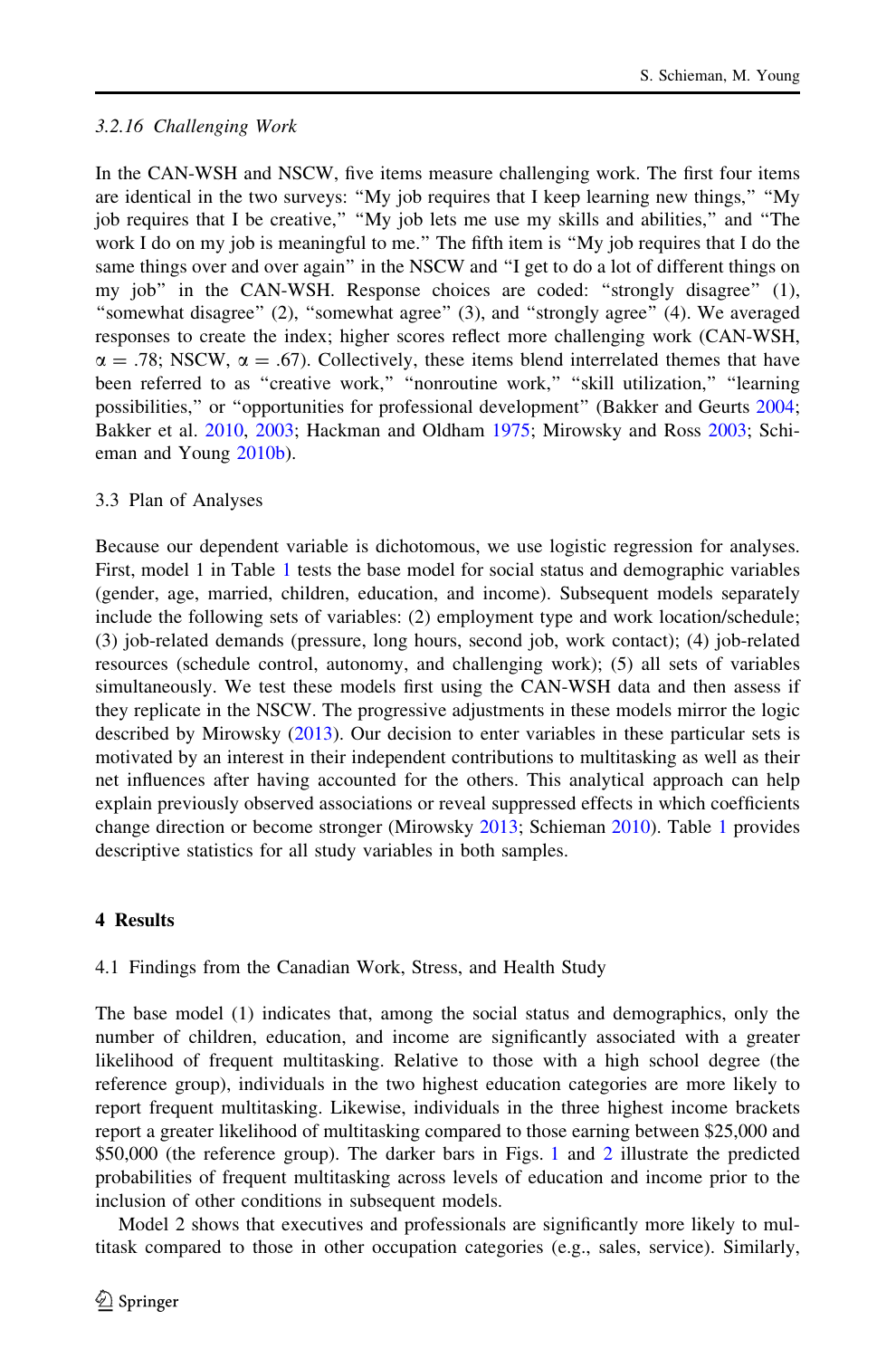| Variable                         | <b>CAN-WSH</b> |                          |           | <b>NSCW</b> |                          |           |  |
|----------------------------------|----------------|--------------------------|-----------|-------------|--------------------------|-----------|--|
|                                  | Mean           | <b>SD</b>                | Range     | Mean        | <b>SD</b>                | Range     |  |
| Multitasking                     | .31            |                          | $0 - 1$   | .33         |                          | $0 - 1$   |  |
| Social statuses and demographics |                |                          |           |             |                          |           |  |
| Women                            | .48            |                          | $0 - 1$   | .47         |                          | $0 - 1$   |  |
| Age                              | 39.93          | 13.57                    | $18 - 72$ | 41.71       | 13.27                    | $18 - 81$ |  |
| Married                          | .38            |                          | $0 - 1$   | .59         | $\overline{a}$           | $0 - 1$   |  |
| Number of children               | .68            | $\overline{a}$           | $0 - 1$   | .77         | $\overline{\phantom{0}}$ | $0 - 1$   |  |
| Less than high school            | .07            | $\overline{a}$           | $0 - 1$   | .11         | $\overline{a}$           | $0 - 1$   |  |
| High school                      | .20            | $\overline{\phantom{0}}$ | $0 - 1$   | .31         | $\overline{a}$           | $0 - 1$   |  |
| Some college                     | .16            | $\equiv$                 | $0 - 1$   | .21         | $\overline{\phantom{0}}$ | $0 - 1$   |  |
| Associate degree                 | .12            | $\overline{\phantom{0}}$ | $0 - 1$   | .08         | $\overline{a}$           | $0 - 1$   |  |
| College degree                   | .32            | $\overline{a}$           | $0 - 1$   | .20         | $\overline{\phantom{a}}$ | $0 - 1$   |  |
| Graduate/professional degree     | .12            | $\overline{\phantom{0}}$ | $0 - 1$   | .10         | $\overline{\phantom{0}}$ | $0 - 1$   |  |
| \$25,000 or less                 | .27            | $\overline{a}$           | $0 - 1$   | .36         |                          | $0 - 1$   |  |
| \$25,001 to \$50,000             | .32            |                          | $0 - 1$   | .35         |                          | $0 - 1$   |  |
| \$50,001 to \$75,000             | .18            | $\overline{a}$           | $0 - 1$   | .13         | $\overline{\phantom{0}}$ | $0 - 1$   |  |
| \$75,001 to \$100,000            | .11            | $\overline{\phantom{0}}$ | $0 - 1$   | .05         | $\overline{a}$           | $0 - 1$   |  |
| More than \$100,000              | .08            | $\overline{a}$           | $0 - 1$   | .05         | $\overline{\phantom{0}}$ | $0 - 1$   |  |
| Employment type                  |                |                          |           |             |                          |           |  |
| Executive/professional           | .36            | $\overline{\phantom{0}}$ | $0 - 1$   | .33         | $\overline{\phantom{0}}$ | $0 - 1$   |  |
| Owner                            | .06            | $\overline{\phantom{0}}$ | $0 - 1$   | .05         | $\overline{\phantom{0}}$ | $0 - 1$   |  |
| Self-employed                    | .16            | $\overline{\phantom{0}}$ | $0 - 1$   | .15         | $\overline{a}$           | $0 - 1$   |  |
| Supervisor                       | .43            |                          | $0 - 1$   | .35         |                          | $0 - 1$   |  |
| Work location and schedule       |                |                          | $0 - 1$   |             |                          |           |  |
| Work at home                     | .08            |                          | $0 - 1$   | .07         |                          | $0 - 1$   |  |
| At fixed location                | .73            | $\overline{a}$           | $0 - 1$   | .73         | $\overline{a}$           | $0 - 1$   |  |
| Other work location              | .19            | $\overline{a}$           | $0 - 1$   | .21         | $\overline{\phantom{a}}$ | $0 - 1$   |  |
| Regular daytime shift            | .63            | $\overline{\phantom{0}}$ | $0 - 1$   | .72         | $\overline{\phantom{0}}$ | $0 - 1$   |  |
| Night shift                      | .07            | $\overline{\phantom{0}}$ | $0 - 1$   | .07         | $\overline{a}$           | $0 - 1$   |  |
| Rotating/split shift             | .12            | $\overline{a}$           | $0 - 1$   | .09         | $\equiv$                 | $0 - 1$   |  |
| Flexible/variable shift          | .15            | $\equiv$                 | $0 - 1$   | .13         | $\overline{\phantom{a}}$ | $0 - 1$   |  |
| Some other shift                 | .02            | $\overline{\phantom{0}}$ | $0 - 1$   | .02         | $\overline{\phantom{0}}$ | $0 - 1$   |  |
| Job-related demands              |                |                          | $0 - 1$   |             |                          | $0 - 1$   |  |
| Long work hours                  | .17            | $\overline{\phantom{0}}$ | $0 - 1$   | .30         | $\overline{a}$           | $0 - 1$   |  |
| Second job                       | .09            | $\overline{a}$           | $0 - 1$   | .19         | $\overline{a}$           | $0 - 1$   |  |
| Job pressure                     | 2.96           | 1.10                     | $1 - 5$   | 2.93        | 1.00                     | $1 - 5$   |  |
| Work contact                     | 2.34           | 1.08                     | $1 - 5$   | 2.89        | 2.12                     | $1 - 8$   |  |
| Job-related resources            |                |                          |           |             |                          |           |  |
| Schedule control                 | 2.98           | 1.35                     | $1 - 5$   | 3.13        | 1.40                     | $1 - 5$   |  |
| Job autonomy                     | 2.89           | .81                      | $1 - 4$   | 3.08        | .78                      | $1 - 4$   |  |
| Challenging work                 | 3.29           | .68                      | $1 - 4$   | 3.14        | .59                      | $1 - 4$   |  |

<span id="page-13-0"></span>

|  |  |  |  |  |  |  |  |  | <b>Table 1</b> Descriptive statistics for study variables for CAN-WSH ( $N = 5,809$ ) and NSCW ( $N = 3,484$ ) |  |  |  |
|--|--|--|--|--|--|--|--|--|----------------------------------------------------------------------------------------------------------------|--|--|--|
|--|--|--|--|--|--|--|--|--|----------------------------------------------------------------------------------------------------------------|--|--|--|

Proportions presented for categorical variables. All descriptives based on weighted data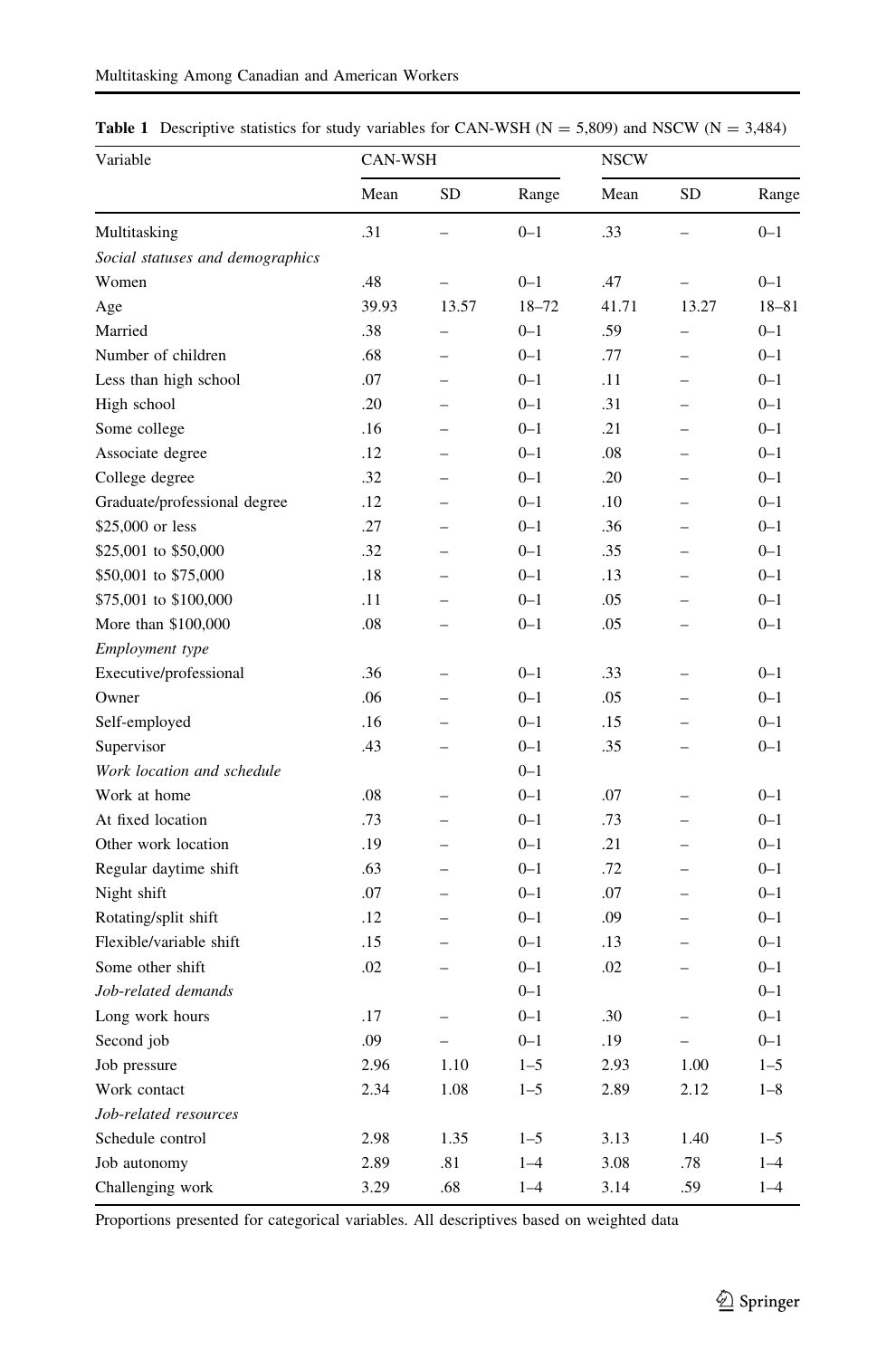<span id="page-14-0"></span>

Fig. 1 Education and the probability of work–family multitasking (unadjusted and adjusted for employment type, work location/schedule, and job demands and resources). Note: The dark bars represent predicted probabilities for model 1; the *lighter bars* indicate predicted probabilities for model 5 adjusted for all study variables



Fig. 2 Income and the probability of work–family multitasking (unadjusted and adjusted for employment type, work location/schedule, and job demands and resources). Note: The dark bars represent predicted probabilities for model 1; the *lighter bars* indicate predicted probabilities for model 5 adjusted for all study variables

business owners and the self-employed multitask more frequently than wage and salaried employees; supervisors are also more likely to multitask than non-supervisors. Figure [3](#page-15-0) shows the different predicted probabilities for supervisors versus non-supervisors prior to the inclusion of job-related demands and resources in subsequent models. Here, we have chosen to only illustrate the patterns for supervisor status because, as subsequent models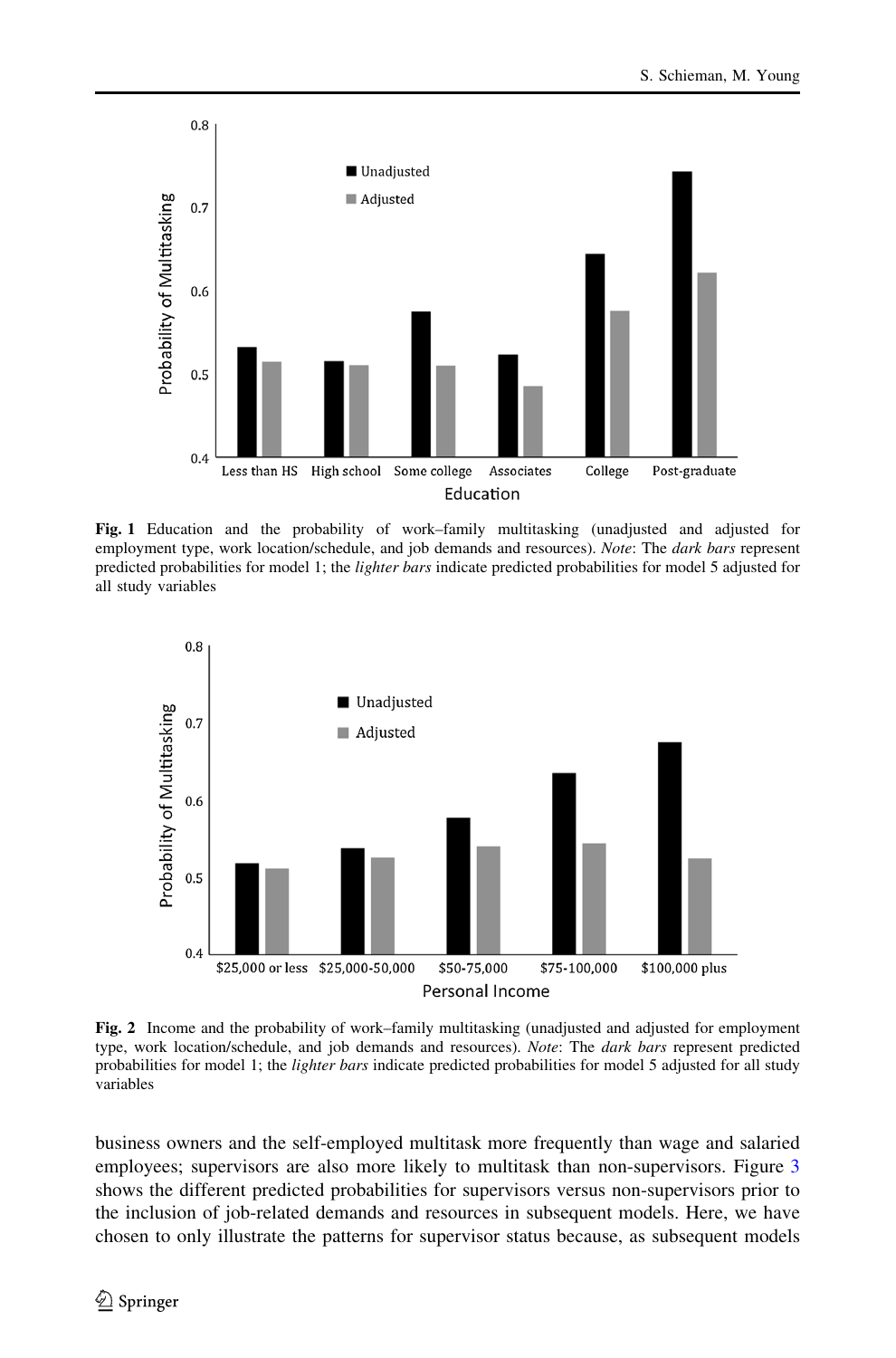<span id="page-15-0"></span>

Fig. 3 Supervisor status and the probability of work–family multitasking (unadjusted and adjusted for employment type, work location/schedule, and job demands and resources). Note: The dark bars represent predicted probabilities for model 2; the *lighter bars* indicate predicted probabilities for model 5 adjusted for all study variables

will demonstrate, it is the lone factor among the employment type set that becomes statistically non-significant once we adjust for job demands.

As model 2 shows, individuals who work at home or some other location experience a greater likelihood of multitasking compared to those who work mainly away from home at a fixed location. Likewise, those who work a flexible/variable shift report higher odds of frequent multitasking compared to those who work a regular daytime shift. The inclusion of employment type and work location/schedule reduces the size of the odds ratios for education and income, although both remain statistically significant; the largest reductions occur at the very highest levels of education and income. Separate analyses (not shown) indicate that these reductions are mainly due to the fact that the most educated and highest earners are significantly more likely to hold higher status occupations, own businesses, and supervise others—and each of these conditions are in turn associated with frequent multitasking.

In model 3, each of the job demands—long work hours, working additional hours at a second job, job pressure, and work contact—are independently associated with frequent multitasking. Moreover, the inclusion of job demands contributes greatly to the SES-based differences. Comparing models 2 and 3, education-based differences are substantially reduced and the income-based differences disappear altogether. With adjustments for job demands, we also detect reductions in the odds ratios for executive/professional, business owners, and supervisors—indicating that these employment types and positions are associated with greater demands, which, in turn, contribute to frequent multitasking. In fact, the difference in frequent multitasking between supervisors and non-supervisors becomes nonsignificant. Taken together, these patterns demonstrate the ways that higher SES is linked to multitasking indirectly via its positive association with job demands. Canadian workers with more education, income, and supervisory authority at work multitask more frequently because of their greater exposure to demands. Separate analyses indicate that the bulk of these effects are attributable specifically to job pressure and work contact.

Among the three job-related resources shown in model 4, only challenging work is associated with frequent multitasking; schedule control and job autonomy are unrelated to multitasking. Moreover, a comparison of models 2 and 4 shows that job-related resources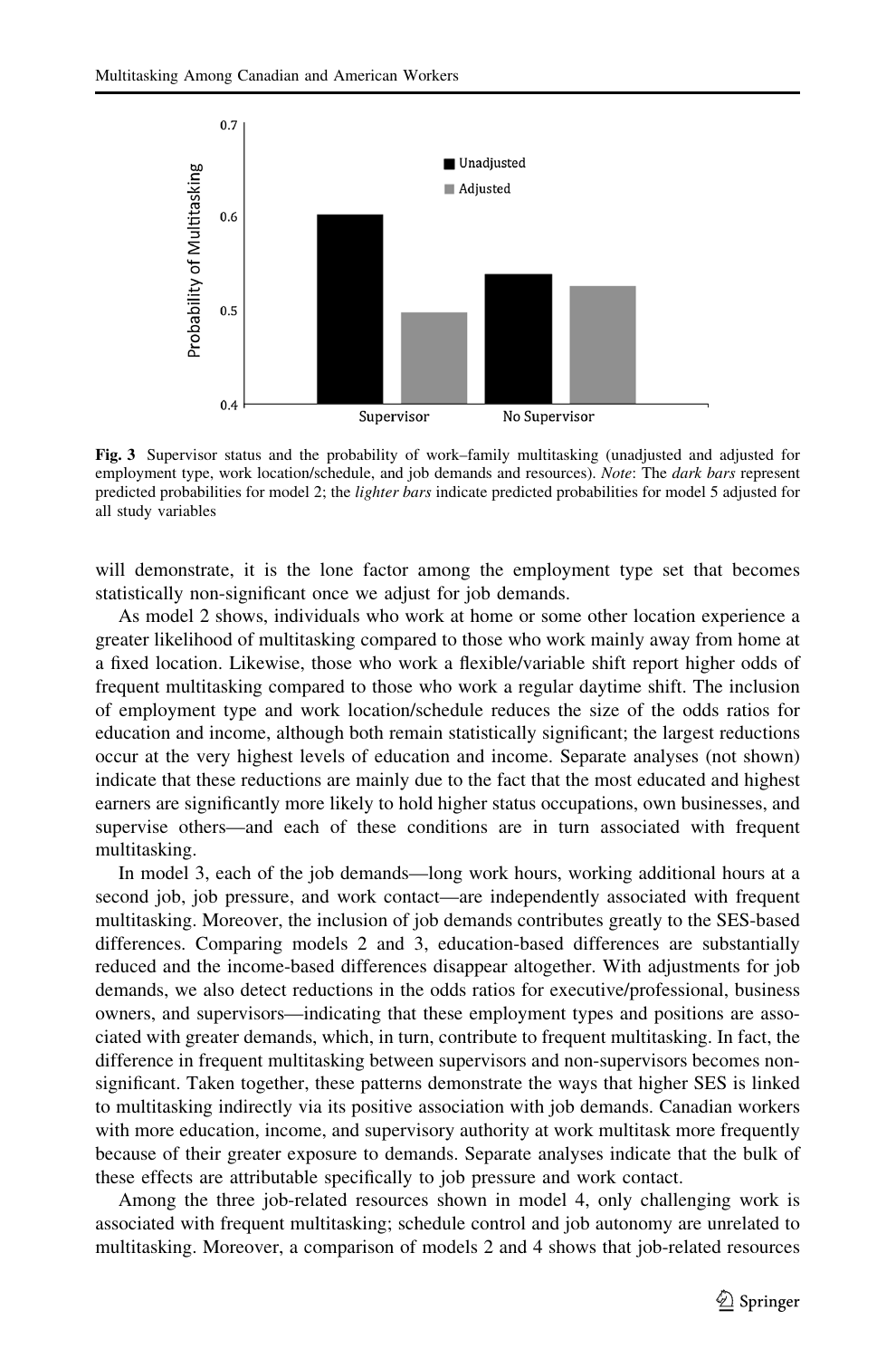have little impact on the previously described effects. And finally, model 5 shows mostly independent influences of demands and resources on multitasking. Collectively, the underlying story is that the positive associations between each of the job demands and multitasking hold and are largely independent of resources. Moreover, job-related demands have a stronger and more consistent explanatory impact compared to job resources on the effects of education, income, employment type, and work location/schedule. The lighter bars shown in Figs. [1,](#page-14-0) [2](#page-14-0) and [3](#page-15-0) illustrate a flattening of the education-, income-, and supervisor status-based differences in the probability of frequent multitasking. Interpreted another way, were all things (i.e., job demands) equal across education, income, and supervisor status, we would see little difference in multitasking across these statuses. However, all things are not equal: the well-educated, higher earners, and supervisors report significantly higher levels of job pressure and work contact—and these patterns, in turn, contribute to their elevated risk of frequent multitasking.

### 4.2 Findings from the 2002 National Study of the Changing Workforce

With a few exceptions, the findings among American workers reported in Table [3](#page-19-0) mostly mirror those that we reported in Table [2](#page-17-0) for the Canadian sample. Model 1 in Table [3](#page-19-0) shows that among the social statuses and demographic variables, only education and income are significantly associated with frequent work–family multitasking. Specifically, relative to those with a high school degree (the reference group), individuals in the lowest and two highest education categories are more likely to report frequent multitasking. Likewise, individuals in the three highest income brackets report a greater likelihood of multitasking compared to those earning between \$25,000 and \$50,000 (the reference group). It is noteworthy how highly similar the odds ratios for the effect of education are to the US data (e.g., college degree  $CAN = 1.700$  versus US = 1.777; graduate degree  $CAN = 2.713$  versus  $US = 2.677$ ). One finding is quite different: Among Americans with less than high school report more frequent multitasking deviates from the Canadian pattern. In addition, the income-based gradient in multitasking is somewhat less steep in the Canadian sample relative to the American data.

In model 2, we observe that executives and professionals are significantly more likely to multitask compared to individuals in other occupation groups. Likewise, business owners who employ other people and the self-employed are more likely to multitask compared to wage and salaried employees; supervisors are also more likely to multitask than nonsupervisors. In terms of work location and schedule, we observe that compared to individuals who work mainly away from home at a fixed location, those who work at home or some other locations (e.g., clients, on the road) are more likely to multitasking. And, those who work a flexible or variable shift report more multitasking than those who work a regular daytime shift. The inclusion of employment type and work location/schedule reduces the size of the odds ratios for college and graduate degrees, and the income group comparisons, although each remains statistically significant. As we showed in the Canadian data, the largest reductions in the size of the coefficients occur at the very highest levels of the education and income. Separate analyses (not shown) indicate that these reductions are mostly attributable to the fact that the well-educated and higher earners are more likely to hold higher status occupations, own businesses that employ others, and supervise others on the job.

In model 3 of Table [2,](#page-17-0) each of the job demands—long work hours, working a second job, pressure, and work contact—are independently associated with frequent multitasking. Moreover, the inclusion of these demands has implications for the size of the effects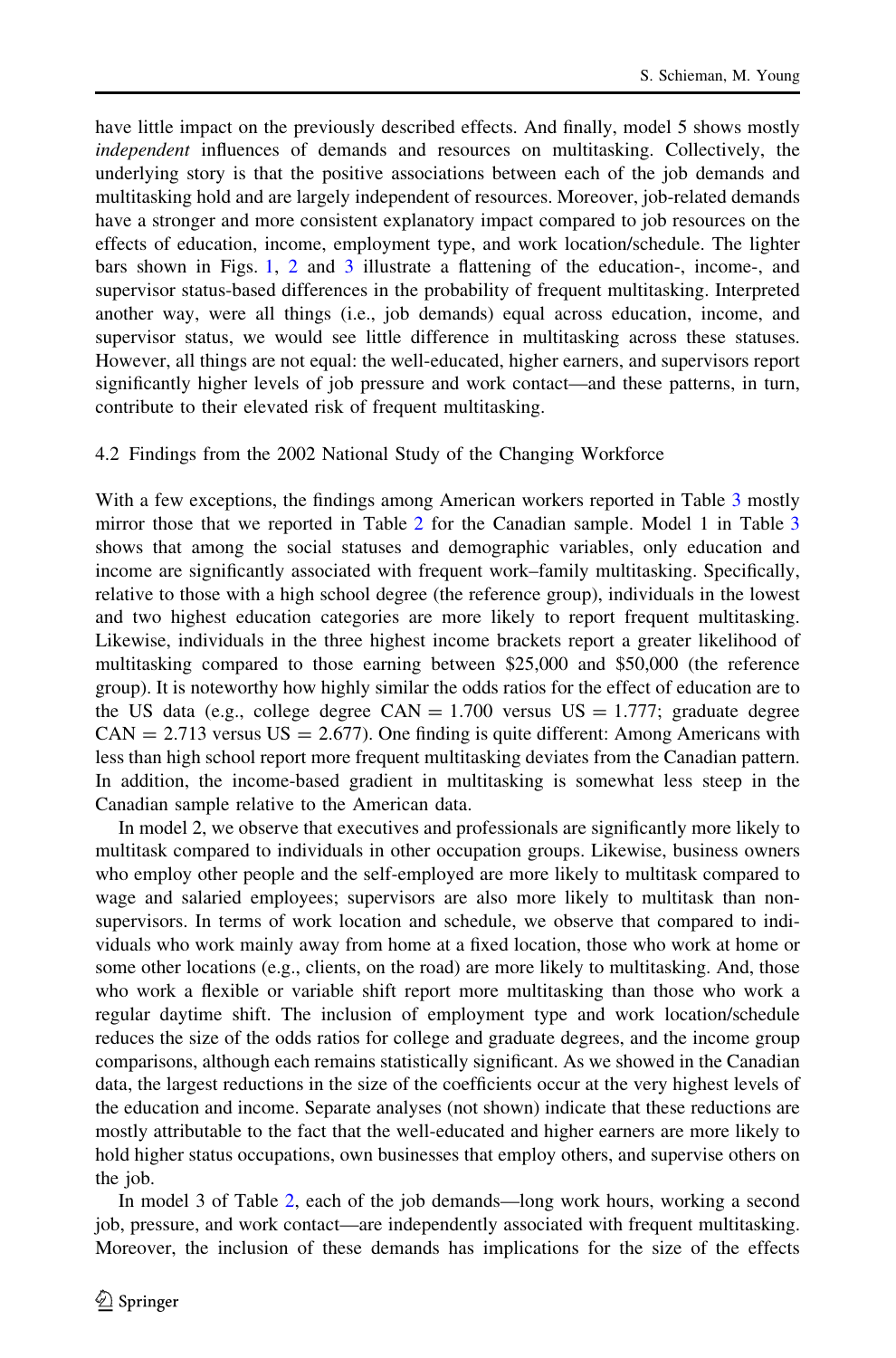|                                      | Model 1    | Model 2    | Model 3    | Model 4    | Model 5    |
|--------------------------------------|------------|------------|------------|------------|------------|
| Social statuses and demographics     |            |            |            |            |            |
| Women                                | 1.013      | 1.159      | 1.213*     | 1.124      | 1.188      |
| Age                                  | 1.003      | .990**     | .997       | .988***    | .996       |
| Married                              | 1.050      | 1.029      | .972       | 1.032      | .978       |
| Number of children                   | $1.093*$   | 1.093*     | 1.069      | 1.086*     | 1.062      |
| Less than high school <sup>a</sup>   | 1.069      | .961       | 1.009      | .981       | 1.018      |
| Some college <sup>a</sup>            | 1.268      | 1.148      | .973       | 1.181      | .998       |
| Associate degree <sup>a</sup>        | 1.030      | .945       | .928       | .920       | .905       |
| College degree <sup>a</sup>          | $1.700***$ | $1.522**$  | 1.304      | $1.521**$  | 1.300      |
| Graduate degree <sup>a</sup>         | $2.713***$ | $2.093***$ | $1.616**$  | $2.038***$ | $1.575**$  |
| $$25,000$ or less <sup>b</sup>       | 1.010      | .914       | 1.013      | .958       | 1.047      |
| \$50,001 to \$75,000 <sup>b</sup>    | 1.281*     | $1.263*$   | 1.145      | 1.239      | 1.125      |
| \$75,001 to \$100,000 <sup>b</sup>   | $1.634***$ | $1.583***$ | 1.159      | $1.547***$ | 1.145      |
| More than $$100,000$ <sup>b</sup>    | 1.947***   | $1.515**$  | 1.035      | $1.513**$  | 1.057      |
| Employment type                      |            |            |            |            |            |
| Executive/professional               | -          | $1.584***$ | $1.348**$  | $1.494***$ | $1.306**$  |
| Owner                                |            | $1.926***$ | $1.651**$  | $1.922***$ | 1.692**    |
| Self-employed                        |            | $1.750***$ | 1.798***   | $1.721***$ | $1.797***$ |
| Supervisor                           |            | $1.419***$ | .972       | 1.327***   | .931       |
| Work location/schedule               |            |            |            |            |            |
| Work at home                         |            | $4.625***$ | 4.157***   | 4.258***   | $4.029***$ |
| Other work location                  |            | $1.913***$ | $1.533***$ | 1.798***   | $1.472**$  |
| Night shift <sup>c</sup>             |            | .670       | .710       | .757       | .788       |
| Rotating/split shift <sup>c</sup>    |            | .762       | .680*      | .772       | $.691*$    |
| Flexible/variable shift <sup>c</sup> |            | 1.384**    | 1.049      | $1.420**$  | 1.094      |
|                                      |            |            |            |            |            |

<span id="page-17-0"></span>

|  |  |  | <b>Table 2</b> Logistic regression of multitasking on job demands and resources (CAN-WSH, $N = 5,809$ ) |  |  |  |  |  |  |
|--|--|--|---------------------------------------------------------------------------------------------------------|--|--|--|--|--|--|
|--|--|--|---------------------------------------------------------------------------------------------------------|--|--|--|--|--|--|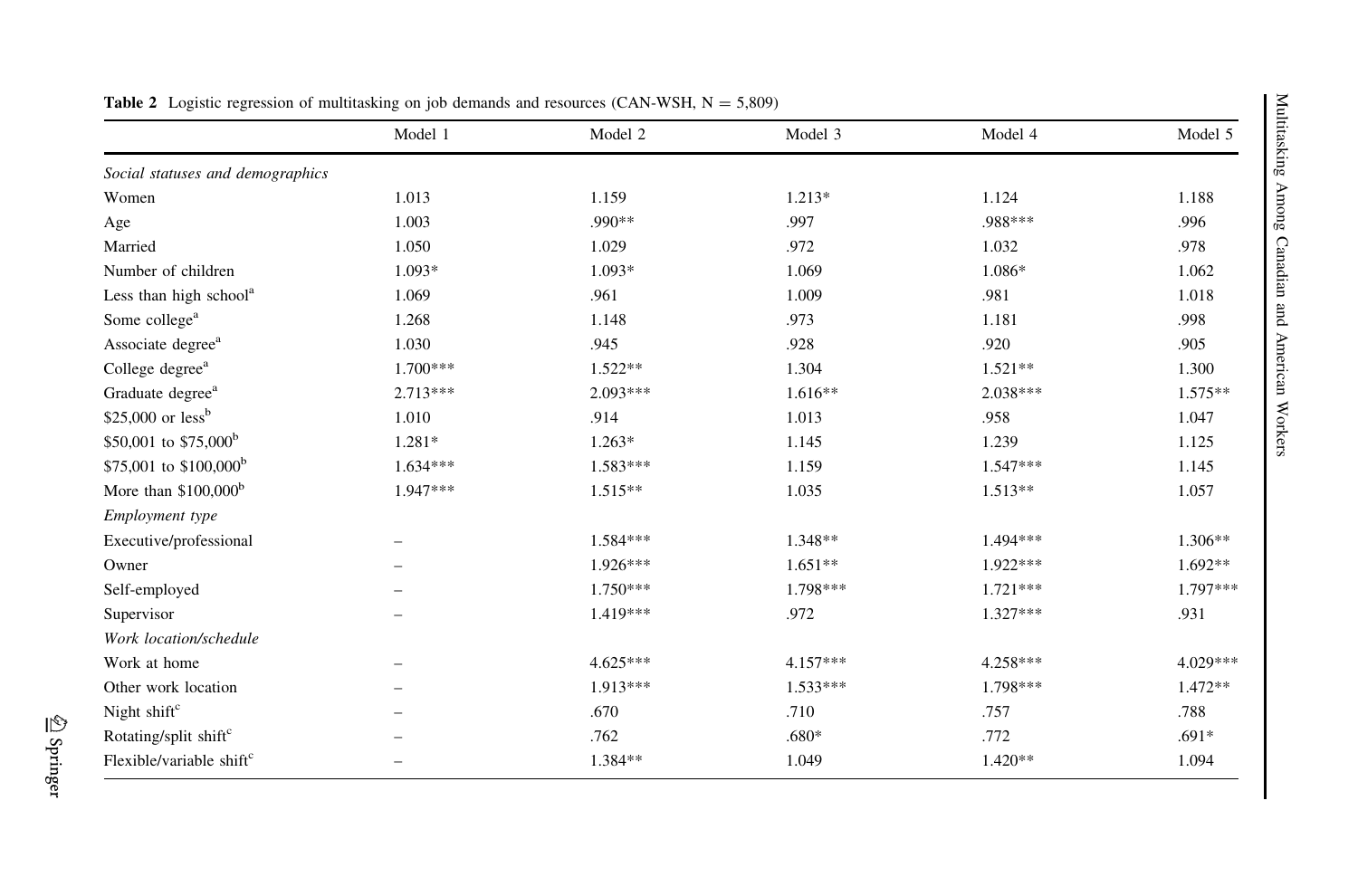### Table 2 continued

|                          | Model 1         | Model 2                  | Model 3    | Model 4         | Model 5    |
|--------------------------|-----------------|--------------------------|------------|-----------------|------------|
| Other shift <sup>c</sup> | $\qquad \qquad$ | 1.480                    | 1.238      | 1.548           | 1.300      |
| Job-related demands      |                 |                          |            |                 |            |
| Long work hours          |                 |                          | $1.400**$  |                 | 1.363**    |
| Second job               | $\qquad \qquad$ |                          | $2.031***$ |                 | $2.050***$ |
| Job pressure             | $\qquad \qquad$ | $\overline{\phantom{0}}$ | $1.274***$ |                 | $1.273***$ |
| Work contact             | $\qquad \qquad$ |                          | $2.023***$ | $\qquad \qquad$ | $2.009***$ |
| Job-related resources    |                 |                          |            |                 |            |
| Schedule control         | $\qquad \qquad$ | $\qquad \qquad$          |            | .941            | .916*      |
| Job autonomy             | $\qquad \qquad$ | $\overline{\phantom{0}}$ |            | 1.095           | 1.115      |
| Challenging work         | $\qquad \qquad$ | $\overline{\phantom{0}}$ |            | $1.433***$      | 1.279**    |
| Constant                 | $.217***$       | $.189***$                | $.174***$  | $.060***$       | $.008***$  |
| $\chi^2$                 | 200.1           | 497.7                    | 724.8      | 513.6           | 732.8      |

Odds ratios presented

 $*p$  < .05;  $**p$  < .01;  $**p$  < .001 (two–tailed test)

<sup>a</sup> Compared to high school degree or GED

 $b$  Compared to \$25,001 to \$50,000

<sup>c</sup> Compared to regular daytime shift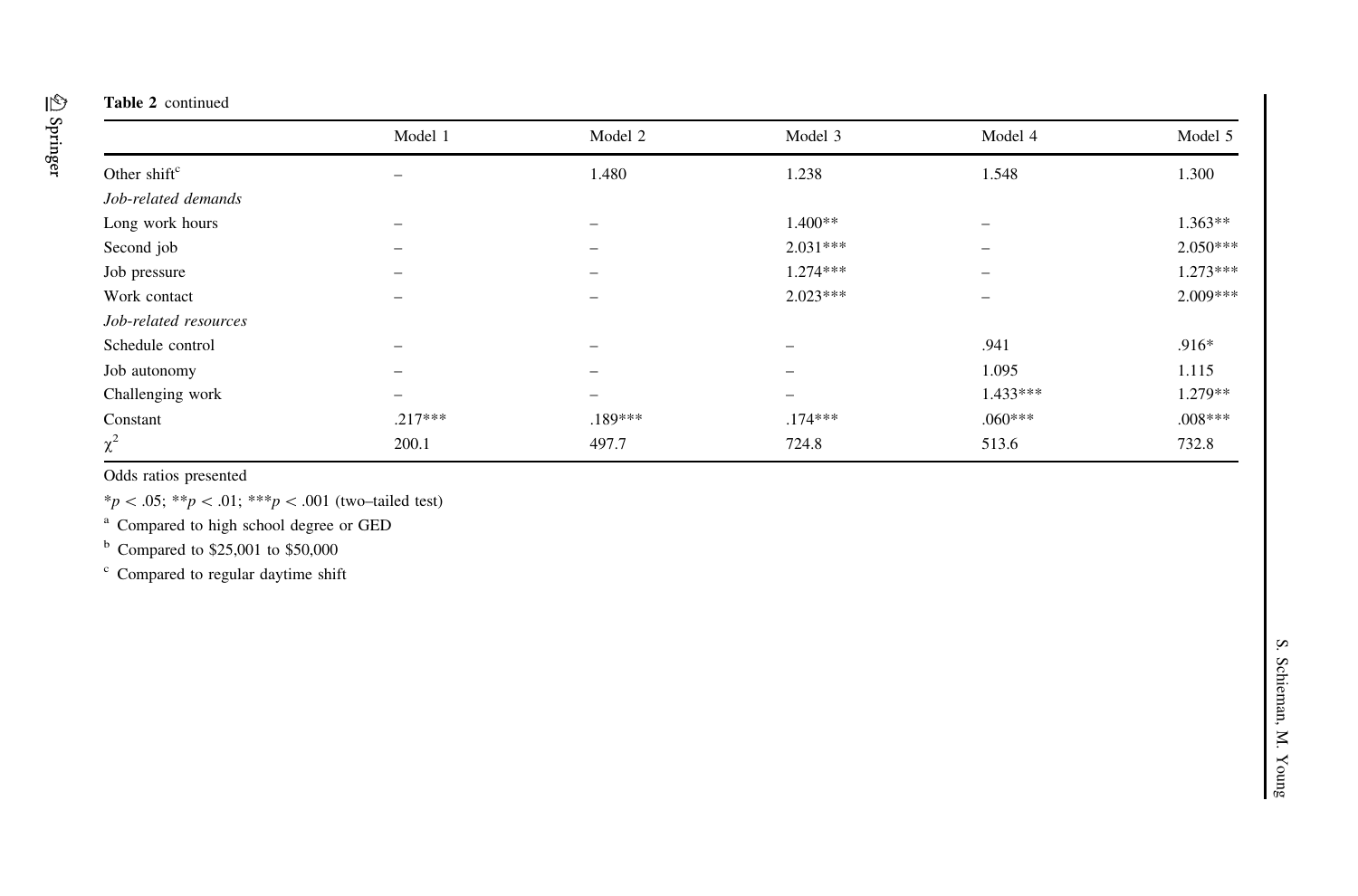|                                          | Model 1                  | Model 2    | Model 3    | Model 4    | Model 5    |
|------------------------------------------|--------------------------|------------|------------|------------|------------|
| Social statuses/demographics             |                          |            |            |            |            |
| Women                                    | .961                     | 1.040      | 1.001      | 1.067      | 1.017      |
| Age                                      | .994                     | .987***    | .991*      | .986***    | .990*      |
| Married                                  | 1.115                    | 1.123      | 1.135      | 1.104      | 1.124      |
| Number of children                       | 1.052                    | 1.065      | 1.060      | 1.057      | 1.054      |
| Less than high school <sup>a</sup>       | 2.365***                 | $2.555***$ | 2.827***   | 2.566***   | 2.843***   |
| Some college <sup>a</sup>                | 1.076                    | .977       | .937       | .983       | .945       |
| Associate degree <sup>a</sup>            | .995                     | .933       | .840       | .905       | .822       |
| College degree <sup><math>a</math></sup> | 1.777***                 | $1.511**$  | 1.430*     | $1.455**$  | 1.389*     |
| Graduate degree <sup>a</sup>             | $2.677***$               | $2.070***$ | $1.873***$ | 1.881***   | $1.741**$  |
| $$25,000$ or less <sup>b</sup>           | .957                     | .944       | 1.161      | .972       | 1.179      |
| \$50,001 to \$75,000 <sup>b</sup>        | 1.407**                  | 1.334*     | 1.203      | 1.285      | 1.186      |
| \$75,001 to \$100,000 <sup>b</sup>       | 1.839***                 | 1.570*     | 1.296      | 1.591*     | 1.340      |
| More than $$100,000$ <sup>b</sup>        | $2.646***$               | 1.668*     | 1.388      | 1.781**    | 1.478      |
| Employment type                          |                          |            |            |            |            |
| Executive/professional                   | $\qquad \qquad$          | $1.653***$ | $1.454**$  | $1.534***$ | $1.369**$  |
| Owner                                    |                          | 1.544*     | 1.072      | $1.661*$   | 1.144      |
| Self-employed                            |                          | $2.248***$ | $1.842***$ | 2.289***   | $1.862***$ |
| Supervisor                               |                          | $1.581***$ | 1.145      | $1.513***$ | 1.113      |
| Work location/schedule                   |                          |            |            |            |            |
| Work at home                             |                          | $6.621***$ | $6.883***$ | $6.641***$ | 6.888***   |
| Other work location                      |                          | $1.719***$ | $1.473**$  | $1.662***$ | $1.435**$  |
| Night shift <sup>c</sup>                 |                          | .693       | .776       | .775       | .841       |
| Rotating/split shift <sup>c</sup>        |                          | 1.203      | 1.214      | 1.236      | 1.254      |
| Flexible/variable shift <sup>c</sup>     |                          | $1.544**$  | 1.262      | $1.626***$ | $1.327*$   |
| Other shift <sup>c</sup>                 | $\overline{\phantom{0}}$ | .948       | .973       | 1.006      | 1.024      |
|                                          |                          |            |            |            |            |

<span id="page-19-0"></span>

|  |  |  |  |  | <b>Table 3</b> Logistic regression of multitasking on job demands and resources (NSCW, $N = 3,484$ ) |  |
|--|--|--|--|--|------------------------------------------------------------------------------------------------------|--|
|--|--|--|--|--|------------------------------------------------------------------------------------------------------|--|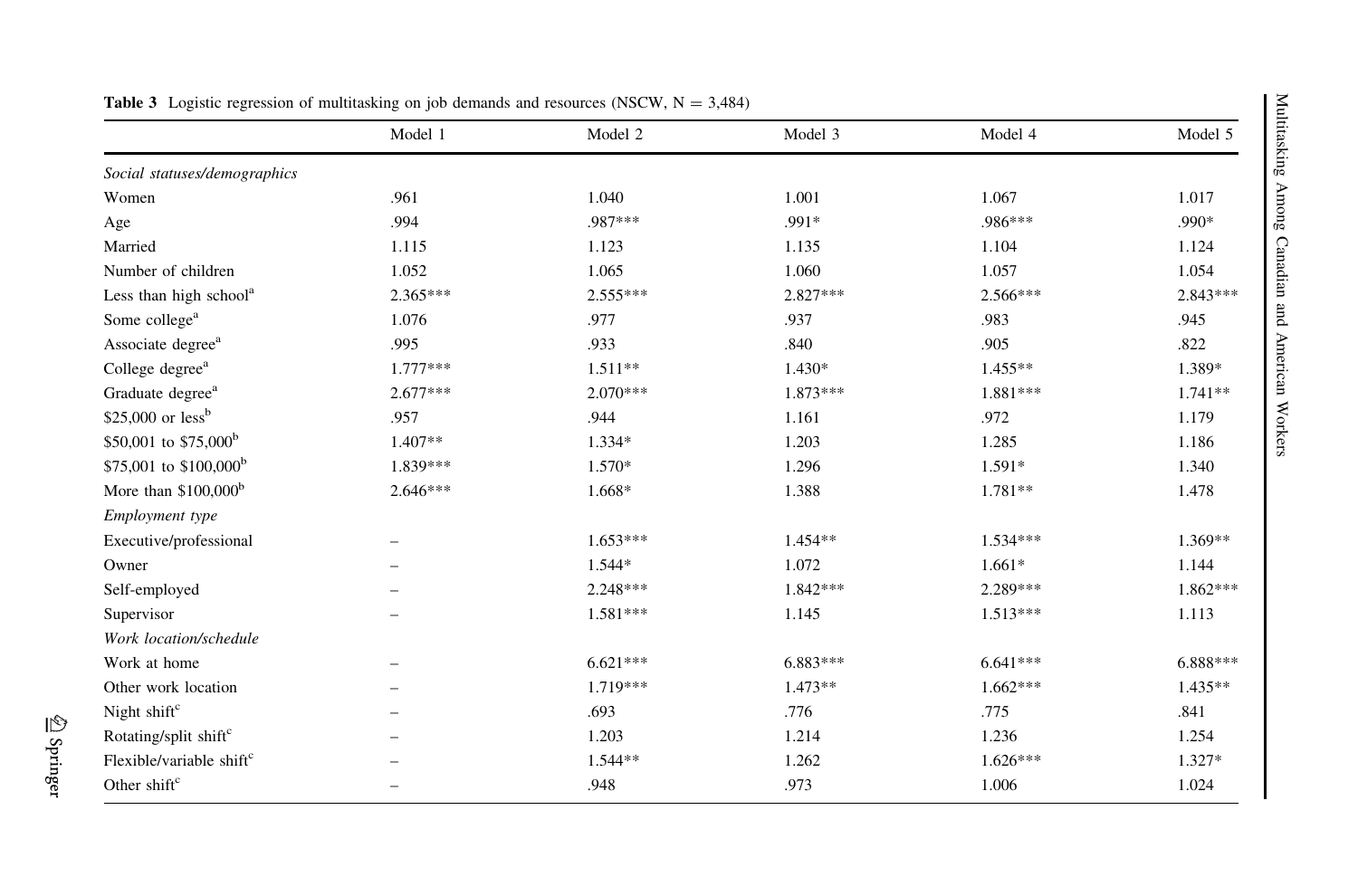### Table 3 continued

|                       | Model 1                  | Model 2                  | Model 3         | Model 4    | Model 5    |  |
|-----------------------|--------------------------|--------------------------|-----------------|------------|------------|--|
| Job-related demands   |                          |                          |                 |            |            |  |
| Long work hours       |                          |                          | 1.238*          | -          | 1.180      |  |
| Second job            | $\overline{\phantom{m}}$ |                          | 1.319*          | -          | $1.301*$   |  |
| Job pressure          | $\overline{\phantom{m}}$ |                          | $1.857***$      |            | 1.830***   |  |
| Work contact          |                          |                          | $1.227***$      | -          | $1.226***$ |  |
| Job-related resources |                          |                          |                 |            |            |  |
| Schedule control      |                          |                          | $\qquad \qquad$ | .898**     | $.912*$    |  |
| Job autonomy          | $\overline{\phantom{m}}$ |                          |                 | 1.020      | 1.040      |  |
| Challenging work      | $\qquad \qquad$          | $\overline{\phantom{0}}$ |                 | $1.639***$ | $1.469***$ |  |
| Constant              | .362                     | $.227***$                | $.113***$       | $.068***$  | $.043***$  |  |
| $\chi^2$              | 193.9                    | 411.4                    | 498.8           | 435.6      | 507.6      |  |

Odds ratios presented

 $*p$  < .05;  $**p$  < .01;  $***p$  < .001 (two-tailed test)

<sup>a</sup> Compared to high school degree or GED

 $b$  Compared to \$25,001 to \$50,000

<sup>c</sup> Compared to regular daytime shift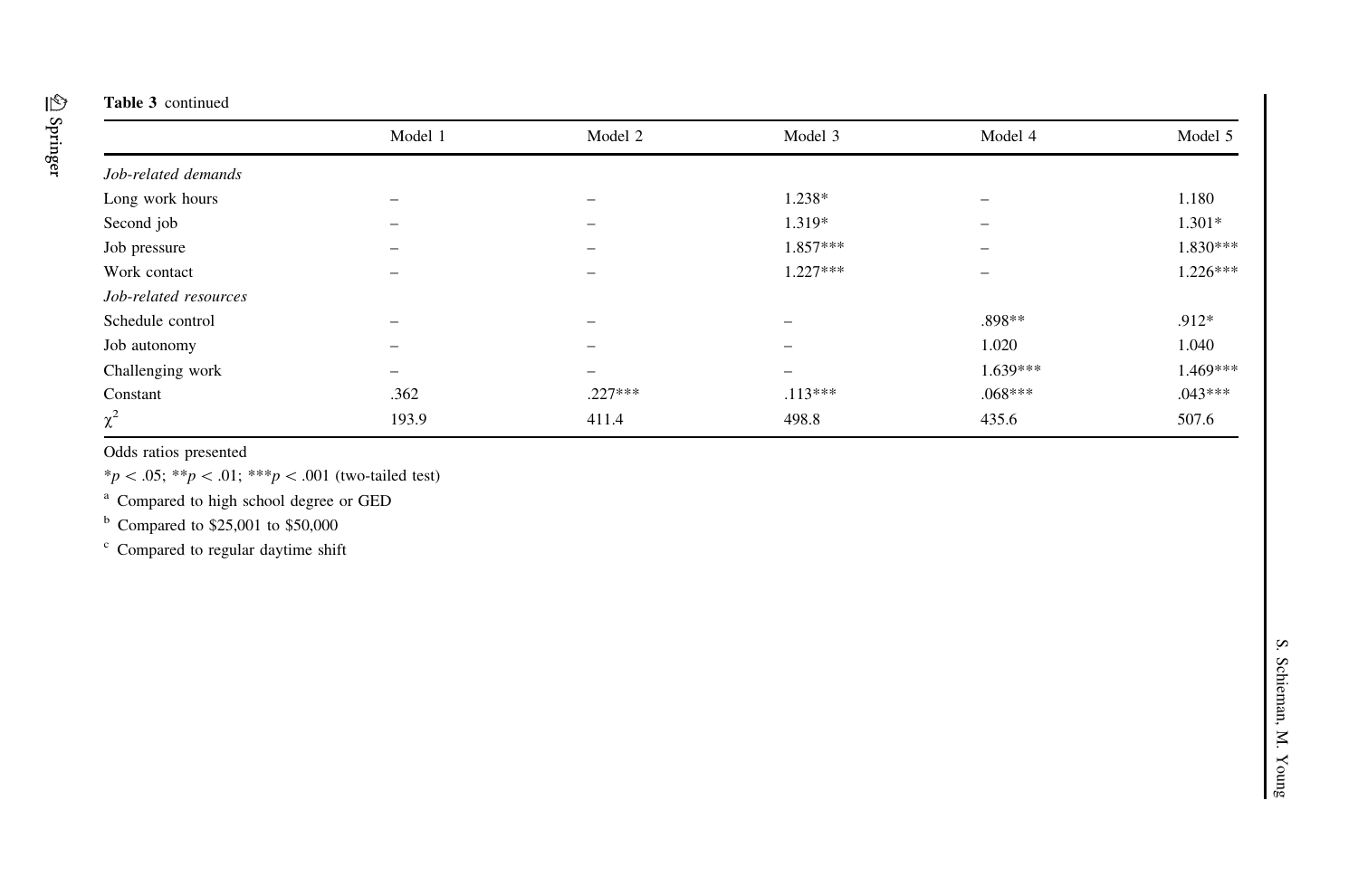reported in the model 2. First and foremost, the inclusion of job demands substantially accounts for the SES-based differences observed in model 1. Most notably, the incomebased differences that we observed in model 2 disappear altogether in model 3. Similarly, education-based differences are substantially reduced. We also observe substantial reductions in the coefficients for owners, the self-employed, and supervisors—indicating that each of these positions is associated with greater demands, which, in turn, contribute to frequent multitasking. Taken together, these patterns demonstrate the ways that higher SES is linked to multitasking indirectly via its connections to job demands. Separate analyses indicate that most of these mediating effects are due to job pressure and work contact.

Model 4 demonstrates that each of the job resources—schedule control, autonomy, and challenging work—have *different* associations with multitasking. For example, schedule control is associated with lower odds of multitasking; challenging work is associated with greater odds of multitasking; and job autonomy is unrelated to the odds of multitasking. Moreover, a comparison of models 2 and 4 shows that job-related resources have little impact on the SES and employment type effects. It is quite evident that job-related demands have a substantially greater—and more consistent—explanatory role than jobrelated resources. In the final model (5) we include all variables to evaluate the net influences of demands and resources on multitasking. This reveals some overlap, but the independent influences of demands and resources on multitasking are most evident. Collectively, the underlying story is that the positive associations between each of the job demands and multitasking hold and are largely independent of resources.

### 5 Discussion

Three main contributions emerge from our study. First, we document a comprehensive set of patterns that illustrate the ways education and income increase the risk of work–family multitasking. Moreover, these SES-based patterns are largely due to the ways that they cooccur with particular employment types, work locations, and job-related demands. One prominent pattern entails the ways that both education and income are initially associated with *more frequent* multitasking—but those effects are largely attributable to the ways that these SES resources share their influence with job demands. The findings in the first section of our analyses provide clear evidence to support the basic prediction of the *demand* hypothesis: job pressure, long work hours, and work contact are each independently and positively associated with multitasking. By contrast, our observations challenge the foundation of the resource hypothesis: Of the job resources, only challenging work is independently associated with more frequent multitasking. (Recall that the resource hypothesis, which is based on the core tenets of the JD-R model—explicitly predicts that resources should be associated with *less* multitasking.) Moreover, once we account for demands, the pattern of net effects of job resources provides support for the *stress of higher* status hypothesis. That is, resources are associated with greater multitasking partly because of their association with more demands. Collectively, these patterns raise questions about the conceptualization and theoretical predictions regarding ''resources,'' especially as they relate to various forms of demanding work.

The ways that challenging work and supervisory authority link with more frequent multitasking seem to parallel the concept of ''responsible autonomy'' and its consequences for demanding work (Economist [2006;](#page-24-0) Frenkel et al. [1995](#page-24-0)). Although directives might come from superordinates (i.e., managers), for instance, individuals are often given more latitude about the nature of the work and how to attain objectives (Newell et al. [2002\)](#page-26-0)—a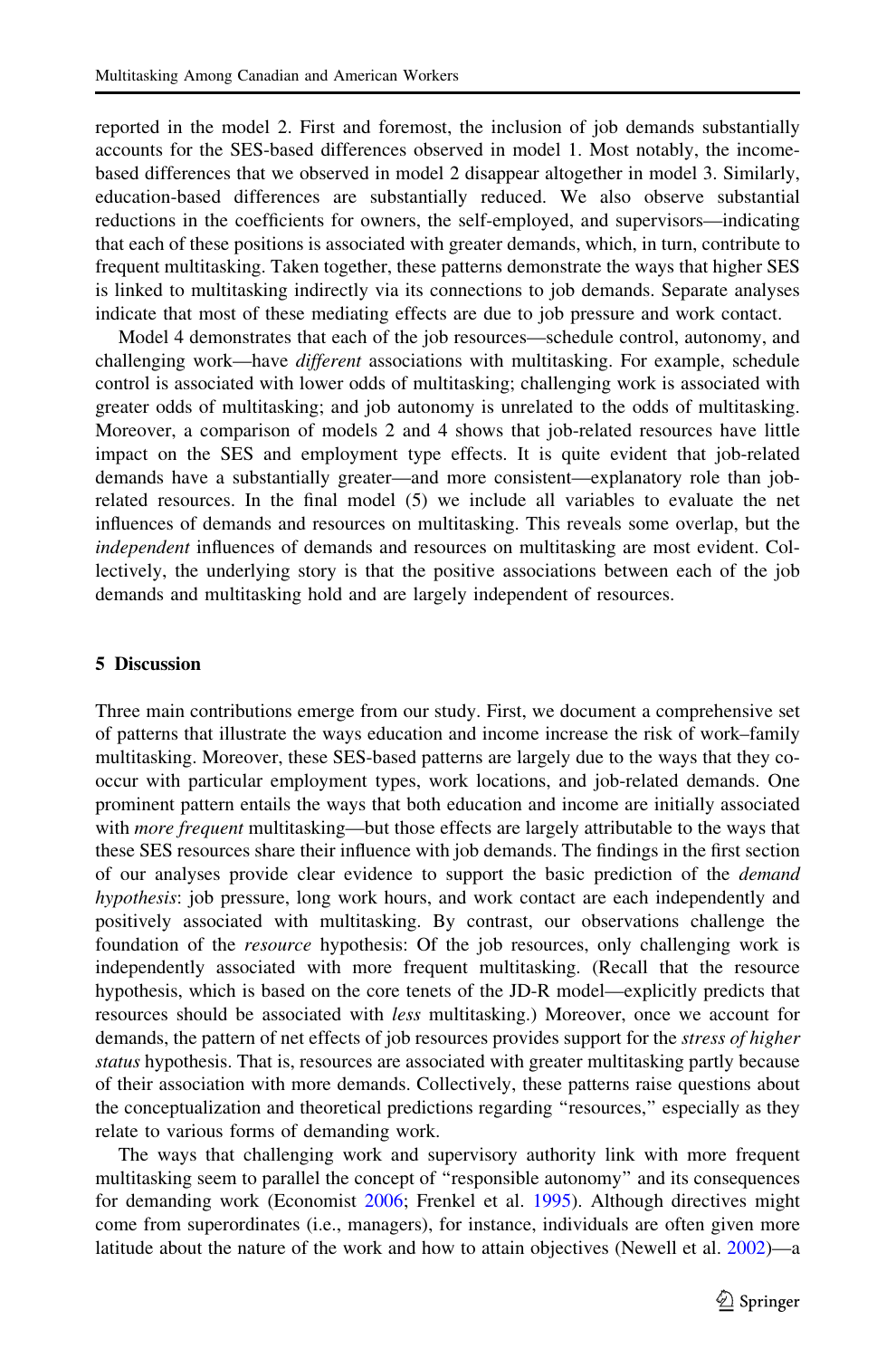set of managerial practices with more "coordinate and cultivate" and "visionary guidance'' characteristics than ''command and control'' or ''direct monitoring'' (Allvin and Gunnar [2003](#page-23-0); Malone [2004\)](#page-25-0). Ultimately, these types of dynamics are purported to enhance "innovation, creativity, and dedication" (MacEachen et al. [2008](#page-25-0), p. 1021), and further promote competitiveness (Adkins [2005;](#page-23-0) Green [2005](#page-24-0)). Themes of authority and challenging work are reflected here in the concept of the ''ideal worker''—one expected to engage in role blurring activities in ways that privilege the expectations and duties of work (Amar [2002\)](#page-23-0). Our results bolster this case by documenting interrelationships among these job resources and a set of associated demands like long hours, pressure, and work contact (Heisz and LaRochelle-Cote [2006;](#page-25-0) Schieman [2013](#page-26-0)). Higher status expectations—to be ''competitive'' and ''enterprising''—often demand more time, energy, and attention from workers; indeed, these dynamics are identified as part of the reason why stress is a major concern in flexible knowledge work contexts and their implications for problems at the work–family border.

Collectively, these work conditions identify ways that heightened work intensity might encourage more work–family multitasking. Moreover, the patterns build further support for the first core tenet of the stress of higher status hypothesis, which flips the resource hypothesis by proposing that some job resources function more like demands. In these processes, people who occupy higher statuses in the workplace (as experienced in the nature of activities and responsibilities) ultimately experience more frequent multitasking. However, this is only the first part of the stress of higher status thesis.

In addition to these main contributions of our study, we wish to acknowledge a few potential limitations. First, these data are based on the first wave of a planned multi-wave effort. Therefore, it is limited by the cross-sectional design. While we make some assumptions about causal processes based on the JD-R model and border theory, as well as relevant empirical evidence, we recognize that longitudinal data would more accurately represent the focal relationships. The findings reported here should therefore be viewed as a preliminary baseline upon which further more elaborate and nuanced patterns can be developed and tested. Second, the single-item measure of work–family multitasking may be viewed as a shortcoming. Respondents were asked to report how often they engage in work- and family-related tasks simultaneously while they are at home. It should be noted that this item is derived from the National Study of the Changing Workforce—a highly respected data source. In addition, others have tested and validated the single item measure in recently published articles and books (see Schieman and Young [2010a](#page-27-0); Voydanoff [2005](#page-27-0), [2007\)](#page-27-0). Nonetheless, we recognize that a single item measure has its limits and might not fully capture the underlying construct. Given these concerns, we will begin to conduct a series of in-depth qualitative interviews with these study participants to learn more about the nature, meaning, and appraisals of work–family multitasking activities. However, we will use the insight gained from the preliminary portrait in the present study as a starting point for our understanding of this complex construct.

In the Introduction of this paper, we framed our analyses around research questions about the determinants of work–family multitasking. Collectively, our observations provide new insights into one of the key sources of stress in everyday life—one that remains largely unexamined in the work–family literature. Moreover, we situate this question within the context of its connections to a comprehensive range of work conditions. We build directly upon previous evidence from the American context with new data from a large national sample of Canadian workers, demonstrating the ways that multitasking activity—an important form of role-blurring and influence on stress in the work–family interface—is not randomly distributed in the population. We have shown how it is linked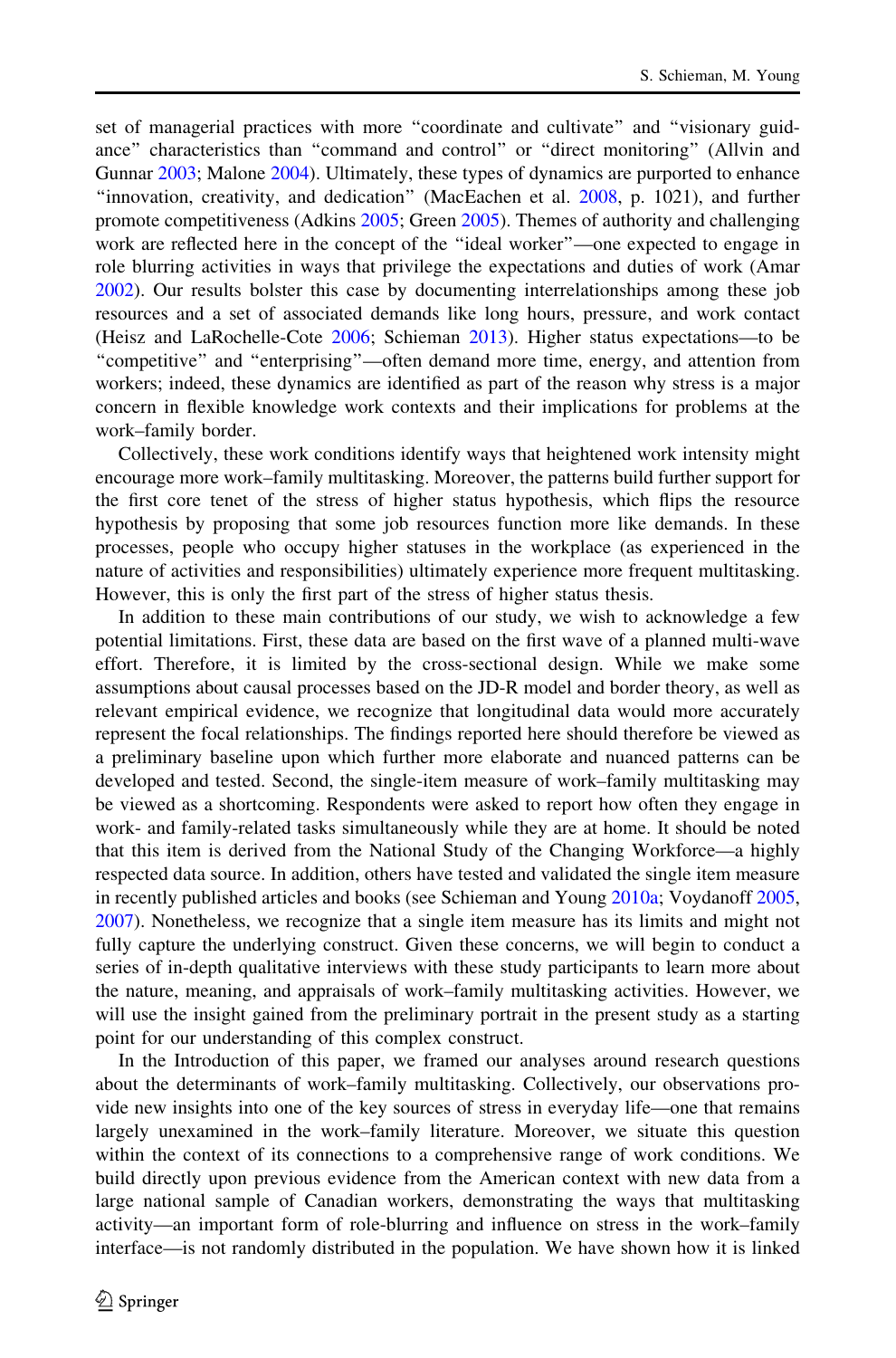<span id="page-23-0"></span>in complex and sometimes-unexpected ways to a range of work conditions, especially job demands and resources. Our observations of the determinants and contingencies provide novel tests of the demand, resource, and stress of higher status hypotheses—and elaborate on the intricacies of each.

Acknowledgments A grant award from the Canadian Institutes of Health Research (CIHR) supports this study (Funding Reference Number: MOP-102730; Scott Schieman, P.I). We also acknowledge the Families and Work Institute and all those whose efforts provided the support for and access to the 2002 National Study of the Changing Workforce.

### Appendix 1

See Table 4.

**Table 4** Pair-wise correlations between focal variables for CAN-WSH (below the diagonal,  $N = 5,809$ ) and NSCW (above the diagonal,  $N = 3,484$ )

|                     |      | $\mathcal{L}$ | 3      | 4    | 5      | 6      |      |
|---------------------|------|---------------|--------|------|--------|--------|------|
| 1. Long work hours  | 1.00 | $-.02$        | .23    | .28  | .02    | .13    | .19  |
| 2. Second job       | .01  | 1.00          | .03    | .10  | .04    | .05    | .06  |
| 3. Job pressures    | .19  | .01           | 1.00   | .20  | $-.07$ | $-.01$ | .14  |
| 4. Contact          | .29  | .06           | .30    | 1.00 | .22    | .27    | .22  |
| 5. Schedule control | .15  | .01           | $-.08$ | .24  | 1.00   | .45    | .24  |
| 6. Autonomy         | .12  | .00           | $-.04$ | .21  | .44    | 1.00   | .44  |
| 7. Challenging work | .13  | $-.01$        | .09    | .23  | .23    | .42    | 1.00 |
|                     |      |               |        |      |        |        |      |

All correlations higher than .05 are significant at the .05 probability level

### **References**

- Adkins, L. (2005). The new economy, property and personhood. Theory, Culture & Society, 22, 111-130. Allvin, M., & Gunnar, A. (2003). The future of work environment reforms: Does the concept of work
- environment apply within the new economy? International Journal of Health Sciences, 33, 99-111. Amar, A. D. (2002). Managing knowledge workers: Unleashing innovation and productivity. London:
- Quorum Books.
- Arendell, T. (2001). The new care work of middle class mothers: Managing childrearing, employment, and time. In K. J. Daly (Ed.), Minding the time in family experience: Emerging perspectives and issues (Vol. 3, pp. 163–204). Oxford, UK: Elsevier.

Ashforth, B. E., Kreiner, G., & Fugate, M. (2000). All in a day's work: Boundaries and micro role transitions. Academy of Management Journal, 25, 472–491.

Babbie, E. (2007). The practice of social research (11th ed.). Belmont, CA: Wadsworth.

- Bakker, A. B., Boyd, C. M., Dollard, M., Gillespie, N., Winefield, A., & Stough, C. (2010). The role of personality in the job demands-resources model: A study of Australian academic staff. Career Development International, 15, 622–636.
- Bakker, A. B., & Demerouti, E. (2007). The job demands-resources model: State of the art. Journal of Managerial Psychology, 22, 309–328.

Bakker, A. B., Demerouti, E., De Boer, E. M., & Shaufeli, W. B. (2003). Job demands and job resources as predictors of absence duration and frequency. Journal of Vocational Behavior, 62, 341–356.

Bakker, A. B., & Geurts, S. (2004). Toward a dual-process model of work-home interference. Work and Occupations, 31, 345–366.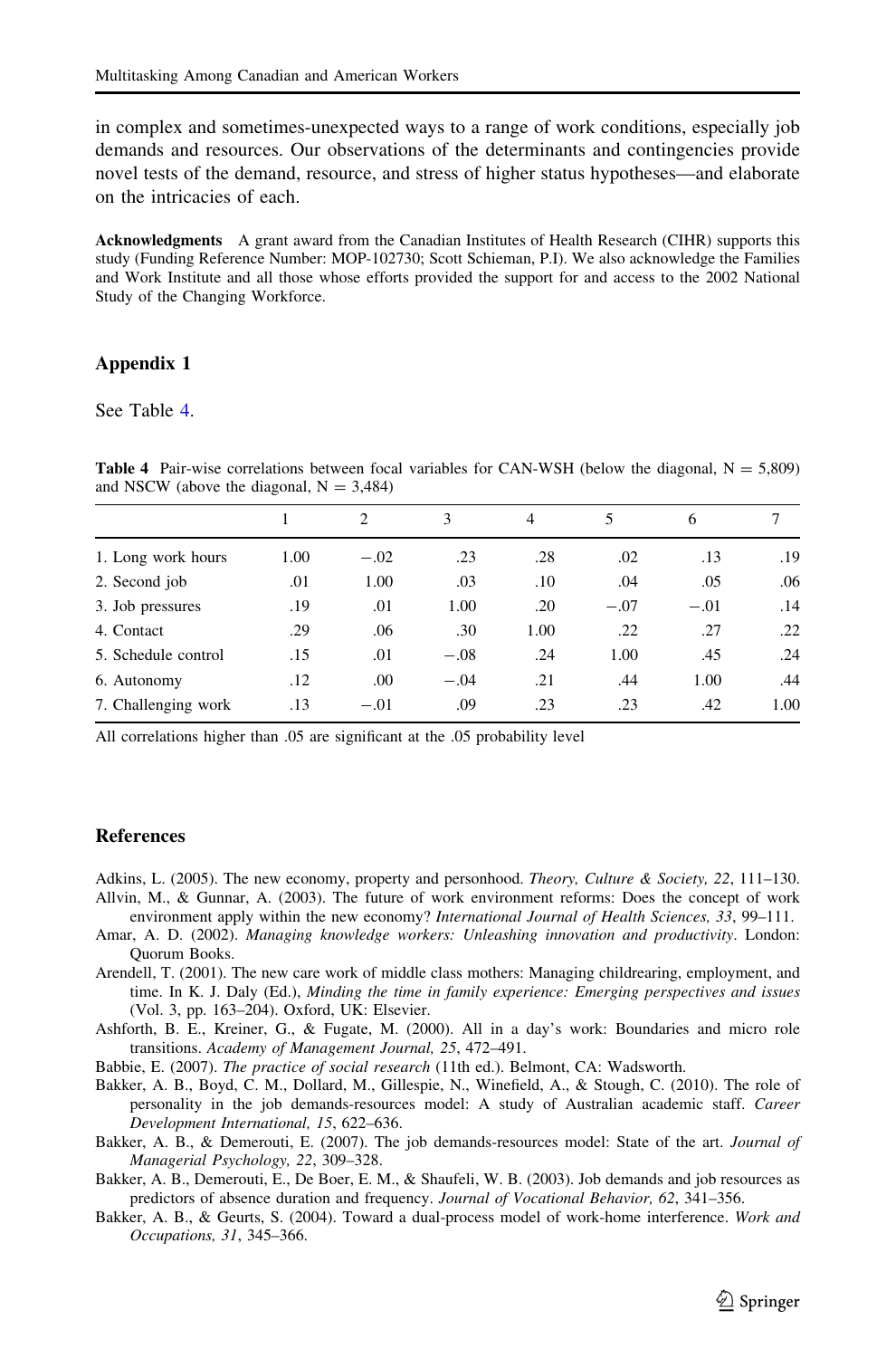<span id="page-24-0"></span>Batt, R., & Valcour, M. (2003). Human resources practices as predictors of work–family outcomes and employee turnover. Industrial Relations, 42, 189–1120.

- Baxter, V., & Kroll-Smith, S. (2005). Normalizing the workplace nap: Blurring the boundaries between public and private space and time. Current Sociology, 53, 33–55.
- Bianchi, S. M., Robinson, J. P., & Milkie, M. A. (2006). The changing rhythm of American family life. New York: Russell Sage Foundation.

Bianchi, S. M., & Wight, V. R. (2010). The long reach of the job: Employment and time for family life. In K. Christensen & B. Schneider (Eds.), Workplace flexibility: Realigning 20th-century jobs for a 21stcentury workforce (pp. 14–42). Ithaca, NY: Cornell University Press.

Blair-Loy, M. (2003). Competing devotions. Cambridge: Harvard University Press.

- Bond, J. T., Thompson, C., Galinsky, E., & Prottas, D. (2003). Highlights of the National Study of the Changing Workforce, No. 3. New York: Families and Work Institute.
- Boswell, W. R., & Olson-Buchanan, J. B. (2007). The use of communication technologies after hours: The role of work attitudes and work–life conflict. Journal of Management, 33, 592–610.
- Brett, J. M., & Stroh, L. K. (2003). Working 61 plus hours a week: Why do managers do it? Journal of Applied Psychology, 88, 67–78.
- Carayon, P., & Zijlstra, F. R. (1999). Relationship between job control, work pressure and strain. Studies in the USA and The Netherlands. Work & Stress, 13, 32–48.
- Chesley, N. (2005). Blurring boundaries? Linking technology use, spillover, individual distress, and family satisfaction. Journal of Marriage and the Family, 67, 1237–1248.
- Clark, S. C. (2000). Work/family border theory: A new theory of work/family balance. Human Relations, 53, 747–770.
- Coltrane, S. (2000). Research on household labor: Modeling and measuring the social embeddedness of routine family work. Journal of Marriage and Family, 62, 1208–1233.
- Coontz, S. (1992). The way we never were: American families and the nostalgia trap. New York, NY: Basic Books.
- Craig, L. (2006). Does father care mean fathers share? A comparison of how mothers and fathers in intact families spend time with children. Gender and Society, 20, 259–281.
- Craig, L. (2007). Is there really a second shift, and if so, who does it? A time-diary investigation. Feminist Review, 86, 149–170.
- Craig, L., & Bittman, M. (2008). The incremental time costs of children: An analysis of children's impact on adult time use in Australia. Feminist Economics, 14, 59–88.
- Craig, L., & Powell, A. (2011). Non-standard work schedules, work–family balance and the gendered division of childcare. Work, Employment & Society, 25, 274–291.
- Curtin, R., Presser, S., & Singer, E. (2000). The effects of response rate changes on the index of consumer sentiment. Public Opinion Quarterly, 64, 413–428.
- Darrah, C. N., Freeman, J. M., & English-Lueck, J. A. (2007). Busier than ever! Why American families can't slow down. Stanford, CA: Stanford University Press.
- Diestel, S., & Schmidt, K. H. (2009). Mediator and moderator effects of demands on self-control in the relationship between work load and indicators of job strain. Work & Stress, 23, 60–79.
- Duxbury, L., Lyons, S., & Higgins, C. (2008). Too much to do, and not enough time: An examination of role overload. In K. Korabik, D. S. Lero, & D. L. Whitehead (Eds.), Handbook of work–family integration: research, theory, and best practices (pp. 125–140). Elsevier: Academic Press.
- Economist. (2006). The new organisation. The Economist. [http://www.economist.com/node/5380483.](http://www.economist.com/node/5380483) Accessed 23 January 23 2013.
- Elliott, J. R., & Smith, R. A. (2004). Race, gender and workplace power. American Sociological Review, 69, 365–386.
- Frenkel, S., Korczynski, M., Donoghue, L., & Shire, K. (1995). Re-constituting work: Trends toward knowledge work and info-normative control. Work, Employment & Society, 9, 773–796.
- Gajendran, R. S., & Harrison, D. (2007). The good, the bad, and the unknown about telecommuting: Metaanalysis of psychological mediators and individual consequences. Journal of Applied Psychology, 92, 1524–1541.
- Galinsky, E., Bond, J. T., Kim, S. S., Backon, L., Brownfield, E., & Sakai, K. (2005). Overwork in America: When the way we work becomes too much. New York: Families and Work Institute.
- Glavin, P., & Schieman, S. (2012). Work–family role blurring and work–family conflict: The moderating influence of job resources and job demands. Work and Occupations, 39, 71–98.
- Golden, L. (2001). Flexible work schedules: What are workers trading off to get them? Monthly Labor Review, 124, 50–67.
- Green, T. K. (2005). Work culture and discrimination. California Law Review, 93, 623–658.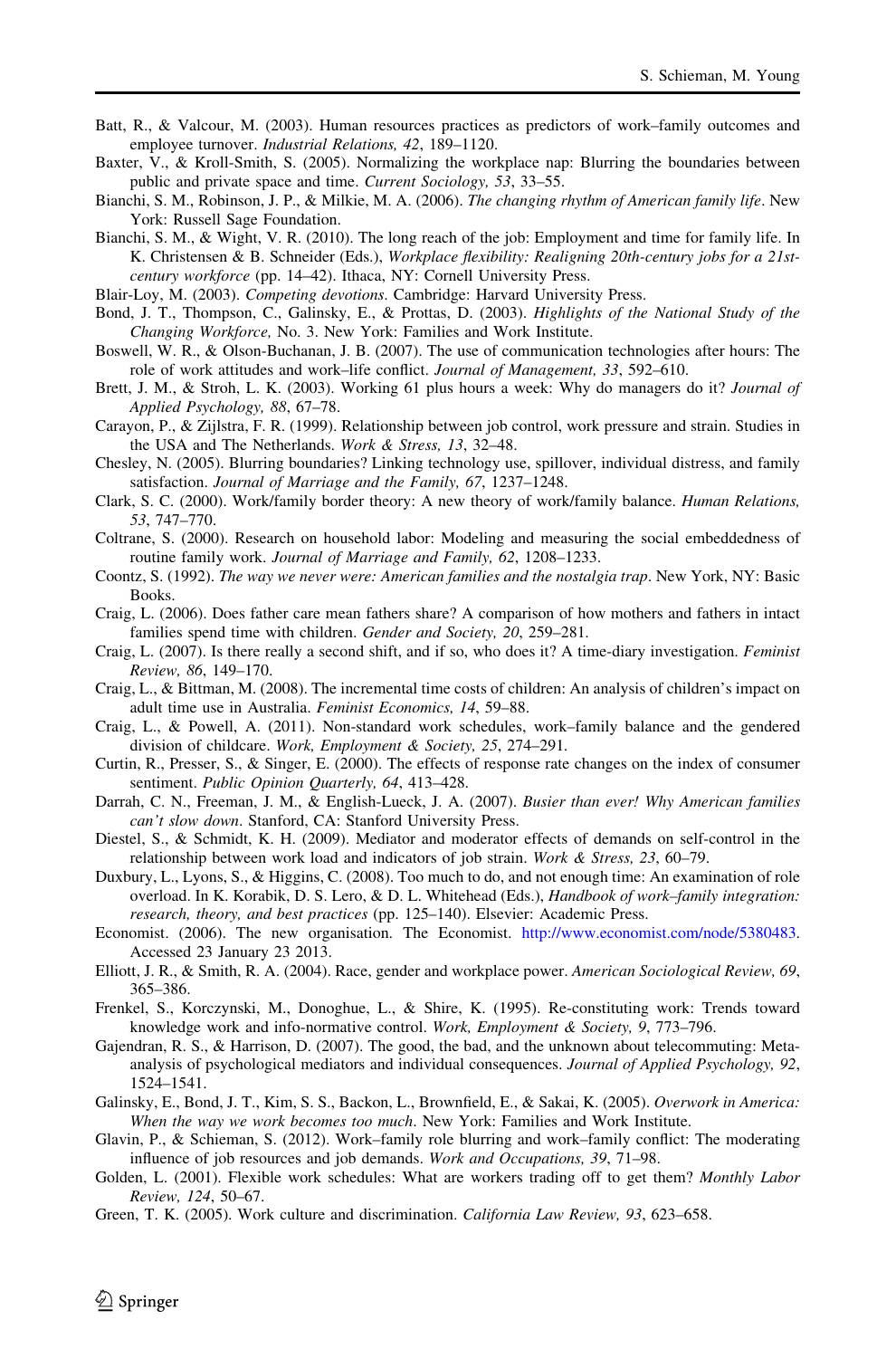- <span id="page-25-0"></span>Grotto, A., & Lyness, K. (2010). The costs of today's jobs: Job characteristics and organizational supports as antecedents of negative spillover. Journal of Vocational Behavior, 76, 395–405.
- Groves, R. M. (2006). Nonresponse rates and nonresponse bias in household surveys. Public Opinion Quarterly, 70, 646–675.
- Hackman, R. J., & Oldham, G. R. (1975). Development of the job diagnostic survey. Journal of Applied Psychology, 60, 159–170.
- Hackman, R. J., & Oldham, G. R. (1980). Work redesign. Reading, MA: Addison-Wesley.
- Härmä, M. (2006). Work hours in relation to work stress, recovery and health. Scandinavian Journal of Work Environment Health, 32, 502–514.
- Hays, S. (1996). The cultural contradictions of motherhood. New Haven, CT: Yale University Press.
- Heisz, A., & Larochelle-Cote, S. (2006). Summary of: Work hours instability in Canada. Ottawa: Statistics Canada.
- Hill, J. E., Carroll, S. J., Jones, B. L., Buswell, L. A., Fackrell, T. A., & Galovan, A. M. (2011). Temporal workplace flexibility and associated work–life outcomes for professionals. In S. Kaiser, M. Ringlstetter, D. R. Eikhof, & M. Pina Cunha (Eds.), Creating balance? International perspectives on the work–life integration of professionals (pp. 209–223). Berlin, Heidelberg: Springer.
- Hill, J. E., Hawkins, A. J., Ferris, M., & Weitzman, M. (2001). Finding an extra day a week: The positive influence of perceived job flexibility on work and family life balance. Family Relations, 50, 49–58.
- Hill, J. E., Hawkins, A. J., & Miller, B. C. (1996). Work and family in the virtual office: Perceived influences of mobile telework. Family Relations, 34, 293–301.
- Hochschild, A. R. (1997). The time bind: When work becomes home and home becomes work. New York, NY: Metropolitan Books.
- Ironmonger, D. (2004). Bringing up Bobby and Betty: The inputs and outputs of childcare time. In N. Folbre & M. Bittman (Eds.), Family time: The social organization of care (pp. 93–109). New York, NY: Routledge.
- Jacobs, J. A., & Gerson, K. (2004). The time divide: Work family and gender inequality. Cambridge: Harvard University Press.
- Kalleberg, A. L. (2011). Good jobs, bad jobs: The rise of polarized and precarious employment systems in the United States 1970s–2000s. New York: Russell Sage Foundation, American Sociological Association Rose Series in Sociology.
- Karasek, R. A. (1979). Job demands, job decision latitude, and mental strain: Implications for job redesign. Administrative Science Quarterly, 24, 285–308.
- Karasek, R. A., & Theorell, T. (1990). Healthy work: Stress, productivity, and the reconstruction of working life. New York, NY: Basic Books.
- Kelly, E. L., & Moen, P. (2007). Rethinking the clockwork of work: Why schedule control may pay off at work and at home. Advances in Developing Human Resources, 9, 487–506.
- Korabik, K., McElwain, A., & Chappell, D. B. (2008). Integrating gender–related issues into research on work and family. In K. Korabik, D. S. Lero, & D. L. Whitehead (Eds.), Handbook of work-family integration: research, theory, and best practices (pp. 215–232). London: Elsevier.
- Kristensen, T. S., Bjorner, J. B., Christensen, K., & Borg, V. (2004). The distinction between work pace and working hours in the measurement of quantitative demands at work. Work & Stress, 18, 305–322.
- Lareau, A. (2003). Unequal childhoods: Class, race, and family life. Berkeley, CA: University of California Press.
- Lee, Y. S., & Waite, L. J. (2005). Husbands' and wives' time spent on housework: A comparison of measures. Journal of Marriage and Family, 67, 328–336.
- Lyness, K. S., Gornick, J. C., Stone, P., & Grotto, A. G. (2012). It's all about control: Worker control over schedule and hours in cross–national cotext. American Sociological Review, 77(6), 1023–1049.
- MacEachen, E., Polzer, J., & Clarke, J. (2008). 'You are free to set your own hours': Governing worker productivity and health through flexibility and resilience. Social Science and Medicine, 66, 1019–1033.
- Malone, T. W. (2004). The future of work. Boston, MA: Harvard Business School Press.
- Mattingly, M., & Sayer, L. C. (2006). Under pressure: Gender differences in the relationship between free time and feeling rushed. Journal of Marriage and Family, 68, 205–221.
- Maume, D., & Bellas, M. (2001). The overworked American or the time bind? Assessing competing explanations for time spent in paid labor. American Behavioral Scientist, 44, 1137–1156.
- Maume, David J., & Purcell, David A. (2007). The 'over-paced' American: Recent trends in the intensification of work. Research in the Sociology of Work, 17, 251–283.
- Mauno, S., Kinnunen, U., & Ruokolainen, M. (2006). Exploring work- and organization-based resources as moderators between work–family conflict, well-being, and job attitudes. Work and Stress, 20, 210–233.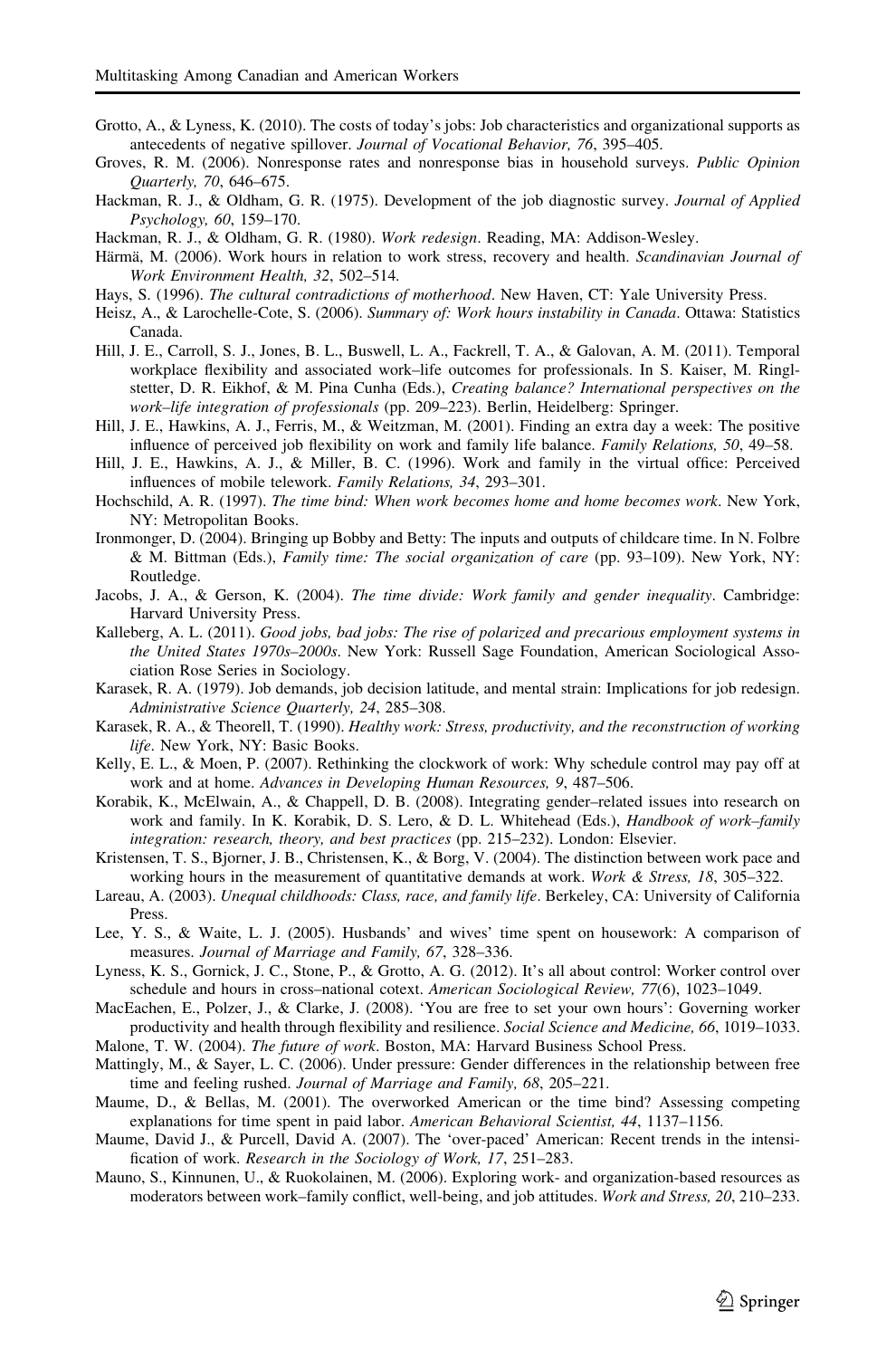- <span id="page-26-0"></span>Medalia, C., & Jacobs, J. A. (2008). The work week for individuals and families in 29 countries. In R. J. Burke & C. L. Cooper (Eds.), The long work hours culture: Causes, consequences and choices (pp. 137–157). Bingley, UK: Emerald Group Publishing.
- Merkle, D., & Edelman, M. (2002). Nonresponse in exit polls: A comprehensive analysis. In R. M. Groves, D. A. Dillman, J. L. Eltinge, & R. J. A. Little (Eds.), Survey nonresponse (pp. 243–258). New York: Wiley.
- Milkie, M. A., & Peltola, P. (1999). Gender and the work–family balancing act. Journal of Marriage and the Family, 61, 476–490.
- Mills, M., & Täht, K. (2010). Nonstandard work schedules and partner quality: Quantitative and qualitative findings. Journal of Marriage and Family, 72, 860–875.
- Mirowsky, J. (2013). Analyzing associations between mental health and social circumstances. In C. Aneshensel, J. Phelan, & A. Bierman (Eds.), *Handbook of the sociology of mental health* (2nd ed., pp. 143–165). New York, NY: Springer.
- Mirowsky, J., & Ross, C. E. (2003). Social causes of psychological distress (2nd ed.). Hawthorne, New York: Aldine De Gruyter.
- Moen, P., & Yu, Y. (2000). Effective work–life strategies: Working couples, work conditions, gender, and life quality. Social Problems, 47, 291–326.
- Morrison, D. L., Cordery, J. L., Girardi, A., & Payne, R. (2005). Job design, opportunities for skill utilisation and job-related affective well-being. European Journal of Work and Organizational Psychology, 14, 59–80.
- Nelson, M. (2010). Parenting out of control: Anxious parents in uncertain times. New York, NY: New York University Press.
- Newell, S., Robertson, M., Scarborough, H., & Swan, J. (2002). Managing knowledge work. Palgrave, UK: Basingstoke.
- Nippert-Eng, C. (1996). Home and work. Chicago: University of Chicago Press.
- Offer, S., & Schneider, B. (2011). Revisiting the gender gap in time-use patterns: Multitasking and well– being among mothers and fathers in dual-earner families. American Sociological Review, 76, 809–833.
- Olson-Buchanan, J. B., & Boswell, W. R. (2006). Blurring boundaries: Correlates of integration and segmentation between work and nonwork. Journal of Vocational Behavior, 68, 432–445.
- Presser, H. B. (1994). Employment schedules among dual-earner spouses and the division of household labor by gender. American Sociological Review, 59, 348–364.
- Redman, T., Snape, E., & Ashurst, C. (2009). Location, location, location: Does place of work really matter? British Journal of Management, 20, S171–S181.
- Reskin, B. F., & Ross, C. E. (1992). Job, authority, and earnings among managers: The continuing significance of sex. Work and Occupations, 19, 342–365.
- Roxburgh, S. (2002). Racing through life: The distribution of time pressures by roles and role resources among full-time workers. Journal of Family and Economic Issues, 23, 121–145.
- Sayer, L. C. (2007a). More work for mothers? Trends and gender differences in multitasking. In T. van der Lippe & P. Peters (Eds.), Competing claims in work and family life (pp. 41–55). Cheltenham, UK: Edward Elger.
- Sayer, L. C. (2007b). Gender differences in the relationship between long employee hours and multitasking. In B. A. Rubi (Ed.), *Workplace temporalities: Research in the sociology of work* (Vol. 17, pp. 405–435). Oxford, UK: Elsevier.
- Schieman, S. (2010). Suppression effects in social stress research and their implications for the stress process model. In W. R. Avison, C. S. Aneshensel, S. Schieman, & B. Wheaton (Eds.), Advances in the conceptualization and study of the stress process: Essays in honor of Leonard I. Pearlin (pp. 53–70). New York, NY: Springer.
- Schieman, S. (2013). Job-related resources and the pressures of working life. Social Science Research, 2, 271–282.
- Schieman, S., & Glavin, P. (2008). Trouble at the border? Gender, flexible work conditions, and the work– home interface. Social Problems, 55, 590-611.
- Schieman, S., & Glavin, P. (2011). Education and work–family conflict: Explanations, contingencies, and mental health consequences. Social Forces, 89, 1341–1362.
- Schieman, S., Kurashina, Y., & Gundy, K. V. (2006). The nature of work and the stress of higher status. Journal of Health and Social Behavior, 47, 242–257.
- Schieman, S., Milkie, M. A., & Glavin, P. (2009). When work interferes with life: Work–non-work interference and the influence of work–related demands and resources. American Sociological Review, 74, 966–988.
- Schieman, S., & Reid, S. (2008). Job authority and interpersonal conflict in the workplace. Work and Occupations, 35, 296–326.